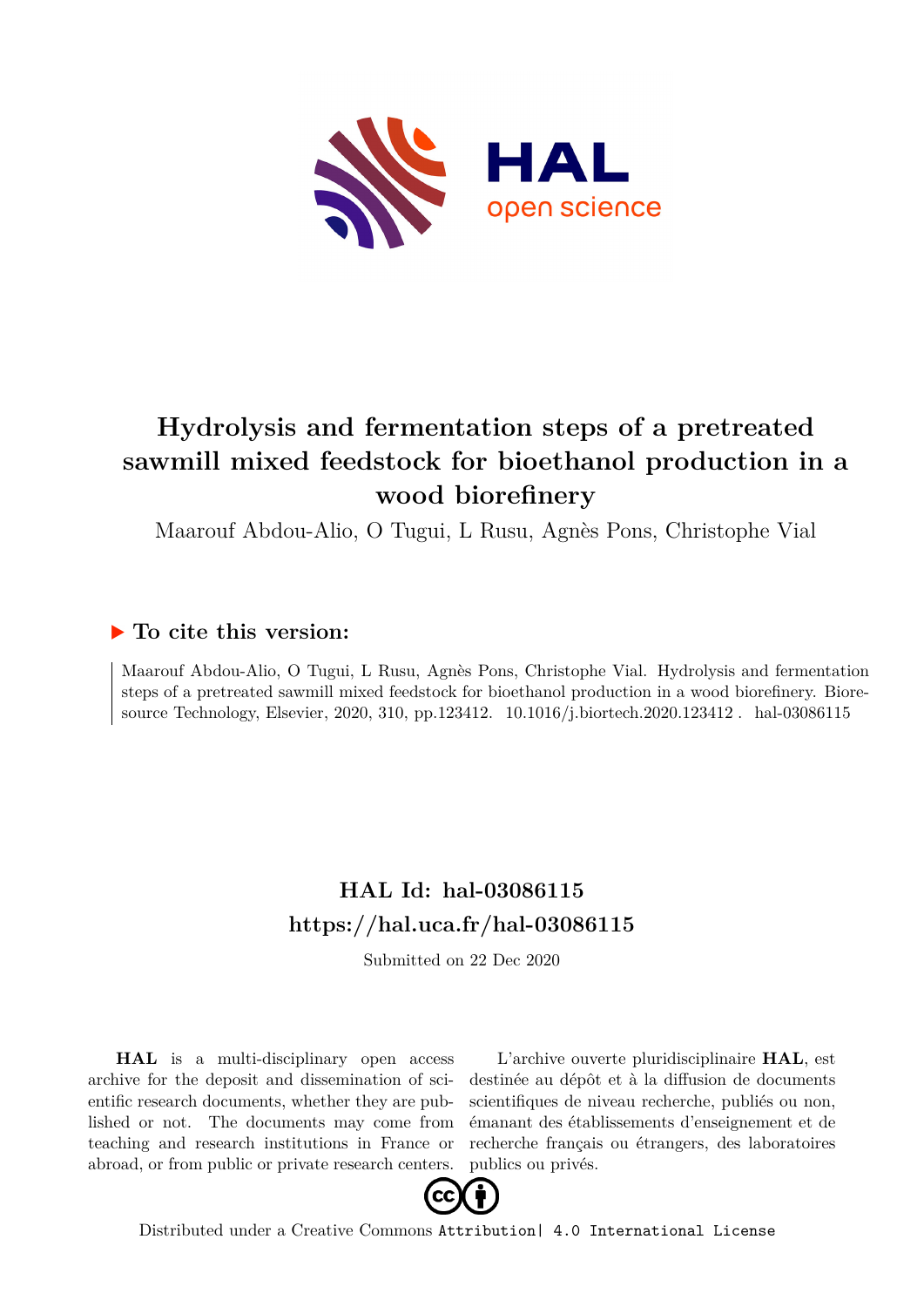# **Hydrolysis and fermentation steps of a pretreated sawmill mixed feedstock for bioethanol production in a wood biorefinery**

4 Maarouf ABDOU ALIO<sup>1,\*</sup>, Oana-Cristina TUGUI<sup>2</sup>, Lacramioara RUSU<sup>2</sup>, Agnès PONS<sup>1</sup>, Christophe  $VIAL<sup>1</sup>$ 

6 <sup>1</sup>Université Clermont Auvergne, CNRS, Sigma Clermont, Institut Pascal, F-63000, Clermont-Ferrand, France.

8 <sup>2</sup>University "Vasile Alecsandri" of Bacău, Faculty of Engineering, Chemical and Food Engineering Department, Bacău, Romania.

## **Abstract**

 The aim was to demonstrate the feasibility of second-generation bioethanol production using for the very first time a sawmill mixed feedstock comprising four softwood species,

representative of biomass resource in Auvergne-Rhône-Alpes region (France). The feedstock

- was subjected to a microwave-assisted water/ethanol Organosolv pretreatment. The
- investigation focused on the enzymatic hydrolysis of this pretreated sawmill feedstock (PSF)

16 using Cellic<sup>®</sup> Ctec2 as the enzyme, followed by fermentation of the resulting sugar solution

- using *Saccharomyces cerevisiae* strain. The cellulose-rich PSF with 71% w/w cellulose
- content presented a high saccharification yield (up to 80%), which made it perfect for
- subsequent fermentation; this yield was predicted vs. time up to 5.2% w/v PSF loading using
- a mathematical model fitted only on data at 1.5%. Finally, high PSF loading (7.5%) and
- scaleup were shown to impair the saccharification yield, but alcoholic fermentation could still
- be carried out up to 80% of the theoretical glucose-to-ethanol conversion yield.

<sup>\*</sup>Corresponding author.

Email address: [maarouf.abdou\\_alio@uca.fr](mailto:maarouf.abdou_alio@uca.frmmm) (Maarouf ABDOU ALIO)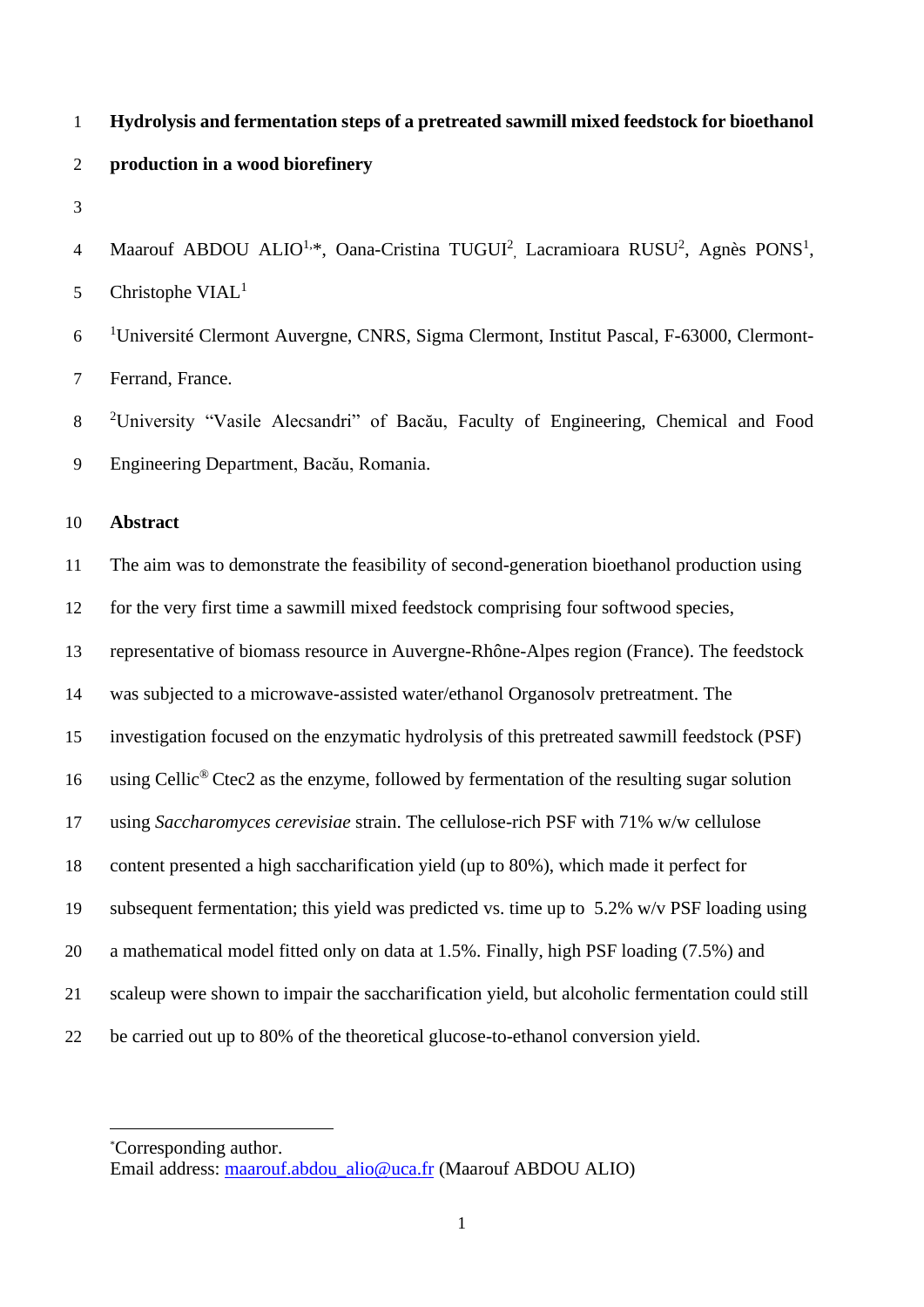**Keywords:** Organosolv pretreatment, mixed sawdust, cellulose hydrolysis, fermentation, lignocellulosic bioethanol

#### **1. Introduction**

 Biofuels, in particular second-generation biofuels, have gained interest from academic research, government, and large companies nowadays. Lignocellulosic biofuel production is indeed widely accepted in the society as it is perceived as non-competitive with agri-food (Bryngemark, 2019). Also, these biofuels represent a renewable option to replace the depleting oil supply and can help mitigate the climate change impacts resulting from fossil fuels. For low-cost biofuel production, lignocellulosic biomass is a potential candidate feedstock because its price is estimated as being the lowest compared to starch which is presently used to produce bioethanol (Chovau et al., 2013).

 Auvergne Rhône-Alpes is one of the largest forest regions in France with a forest density 13 estimated at 439  $10^6$  m<sup>3</sup>. As a consequence, the local wood processing industries generate a significant amount of sawdust or other wastes that are not valorized otherwise than being burnt for heat in this region. An alternative way of valorization of this waste is the production of second-generation bioethanol in order to develop a reliable and sustainable regional energy model that fits well with the energy transition policy and the fight against climate change. This could have the advantage of promoting the valorization of local wood waste with a view to setting up a forest biorefinery. Beyond the regional impact, large-scale second-generation biofuel facilities could also contribute to enhance the security of energy supply and, more generally, to strengthen the world economy (Sarks et al., 2014). To increase lignocellulose digestibility, numerous lignocellulose pretreatment methods have

been matured. Among all the thermomechanical and chemical processes, Organosolv

pretreatment can be considered to be an eco-friendly and attractive method to remove lignin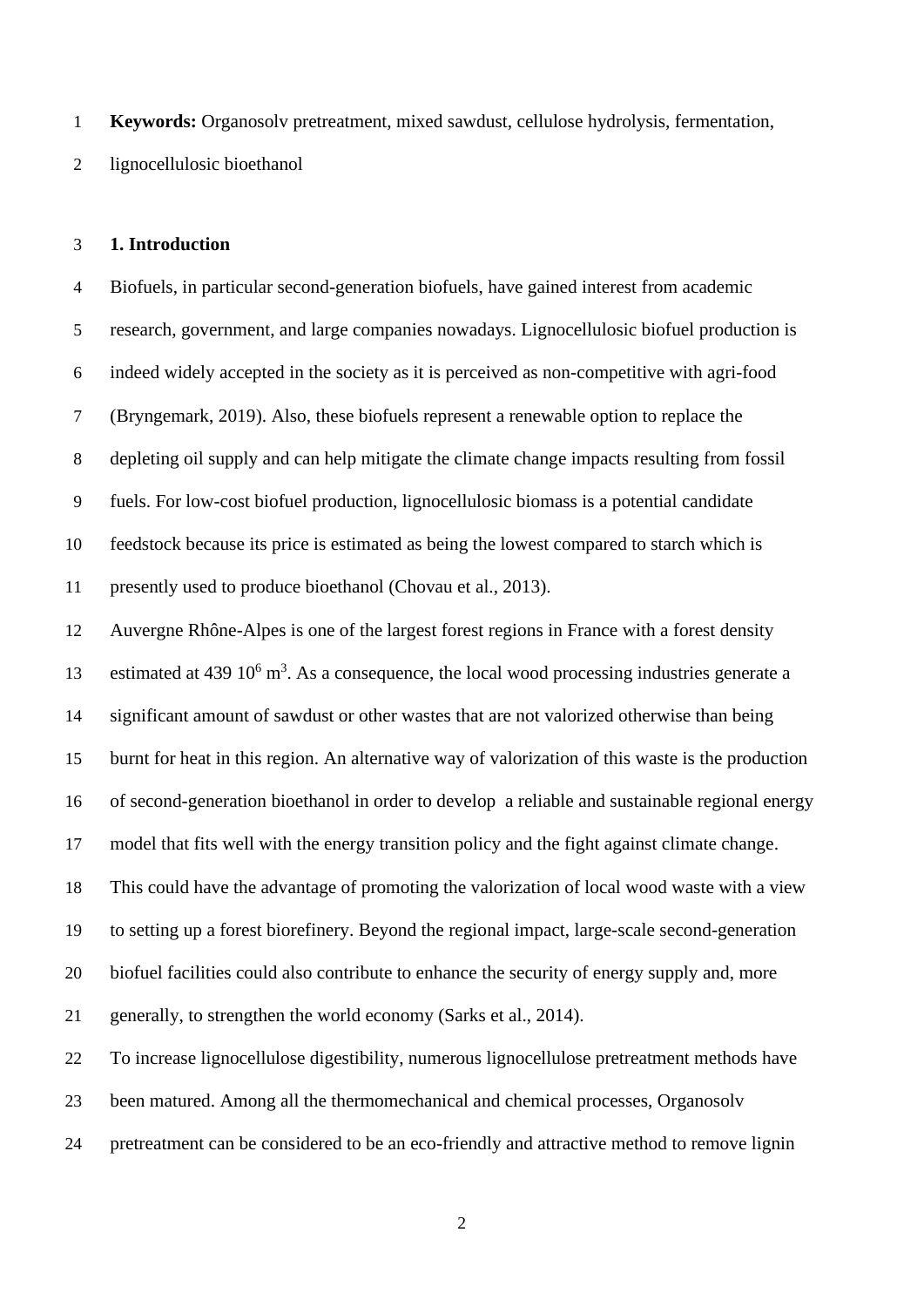from lignocellulose materials using pure or diluted organic solvents in order to purify cellulose (Akgul and Kirci, 2009; Zhao et al., 2009). Thus, Organosolv pretreatments are very efficient techniques for the production of second-generation bioethanol because they can provide both cellulose and lignin with high purity, and minimize at the same time the production of fermentation inhibitors (Mupondwa et al., 2017). As a subsequent step to pretreatment, hydrolysis transforms the cellulose and the remaining hemicelluloses into fermentable sugars. The enzymatic hydrolysis step has been recognized as a major techno-economic bottleneck in the whole wood-to-ethanol bioconversion process. For example, the enzymatic hydrolysis and fermentation of starch-based substrates (e.g. corn) are generally performed at a substrate loading greater than 20% solids, leading to a final ethanol content of the order of 10% (w/v) (Zhang et al., 2009). Conversely, the standard enzymatic hydrolysis of lignocellulosic biomass is generally carried out at a substrate proportion of less than 5% solids content. This results in a concentration of sugar lower than 4% (w/v) in the hydrolysate and, subsequently, an ethanol concentration less than 2% (w/v).

 Elevating the substrate loading during the enzymatic hydrolysis should result in an increase in the concentration of sugar and a higher final ethanol concentration after fermentation. This strategy will allow cutting the costs of the bioconversion process, *e.g.* by reducing the operational and capital expenditures of hydrolysis and fermentation, and by saving energy in the distillation/evaporation and other downstream processes. When proceeding to a techno- economic assessment on enzymatic hydrolysis, Stenberg et al. (2000) and Wingren et al. 21 (2003) reported that an augmentation in the proportion of the substrate from 5% to 8% (w/v) could diminish the total production cost by almost 20%. A further increase in the substrate proportion could then result in even greater savings. Nevertheless, their investigation conducted at that time failed to achieve effective hydrolysis at a substrate proportion greater than 10% using simultaneous saccharification and fermentation approaches (SSF), or separate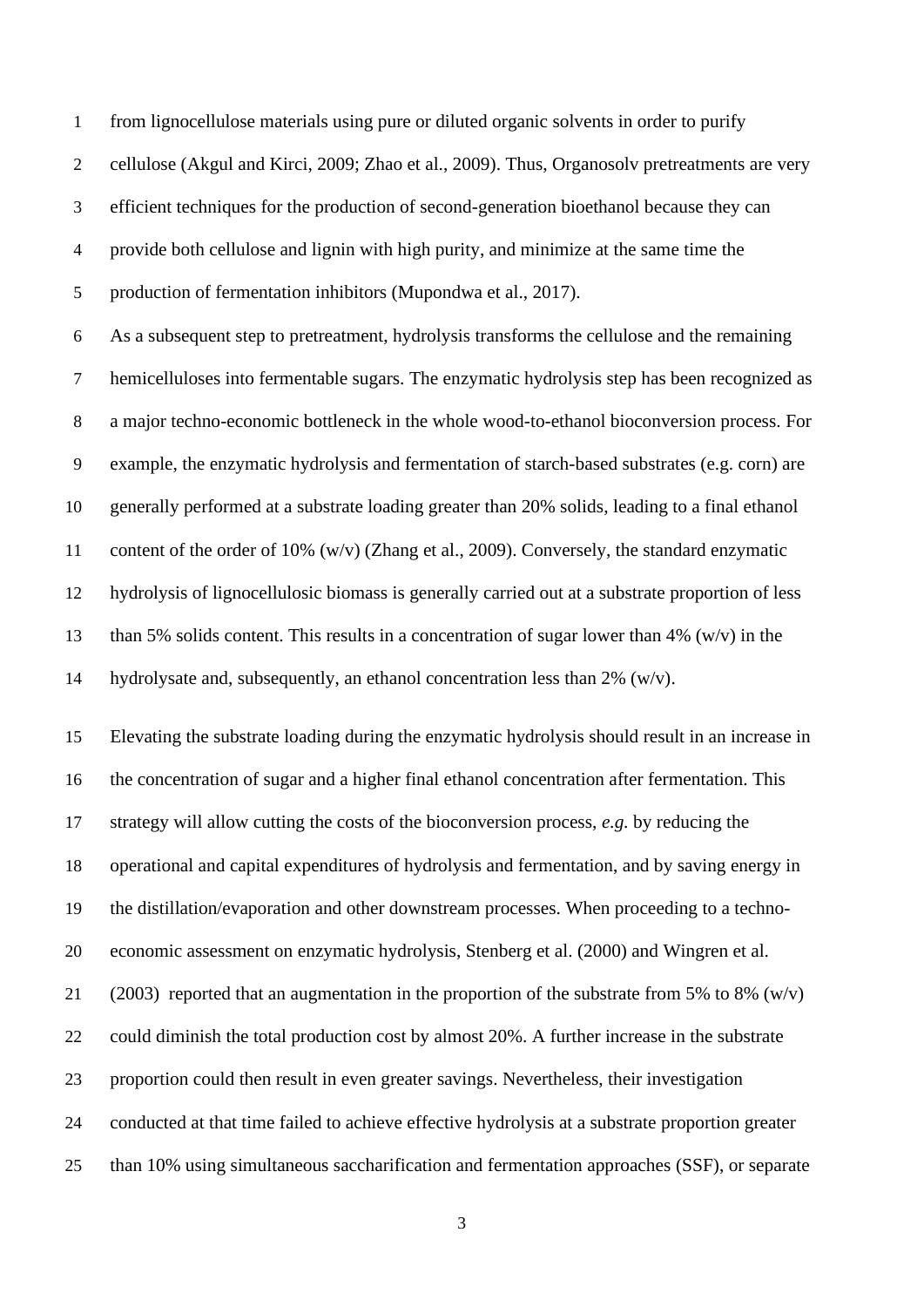hydrolysis and fermentation (SHF). The authors had thus identified several impediments to high substrate hydrolysis, among which the cases were: (*i*) a high concentration of fibrous materials reduces the mass transfer rate; (*ii*) a high level of inhibiting substances is produced; (*iii*) a high sugar concentration leads to severe inhibition effects of the finished products. Similarly, Qiu et al. (2017) concluded that increasing initial solid concentrations above 2% w/w reduced significantly the conversion rate.

 To circumvent these issues, process optimization though mathematical modeling is the key. Thus, various models have been proposed to describe enzymatic hydrolysis. The simplest approach considers conventional or modified Michaelian kinetics with competitive, non- competitive or uncompetitive inhibition, whereas the most complex modeling strategy may take cellulose polymerization degree or particle size and morphology through a population balance into account (Zhang et al., 2014; Lebaz et al., 2015). Alternative mechanistic models sometimes account for chemical or physical phenomena which may affect the kinetics of enzymatic hydrolysis of cellulose, such as concurrent reactions (Tsai et al., 2014), adsorption equilibria without or with inactivation of adsorbed cellulase (Kadam et al., 2004; Wang and Feng, 2010; Tervasmäki et al., 2017), fractal kinetics for heterogeneous reactions (Ye and Berson, 2011), or mixing conditions through mass transfer rate (Kinnarinen et al., 2012; Wojtusik et al., 2016). It must be pointed out that the complete mechanism of enzymatic hydrolysis is still unknown, and could also depend on the type and purity of the substrate and of the enzymes.

 In this work, the goal was, therefore, to hydrolyse and ferment an industrial and readily available sawmill feedstock previously pretreated through an "Organosolv pretreatment" based on an original microwave heating (Alio et al., 2019). This process presents the simultaneous advantage to produce high quality lignin that can be used in the closed-loop biorefinery concept with potentially high added-value coproducts. So, this study focussed first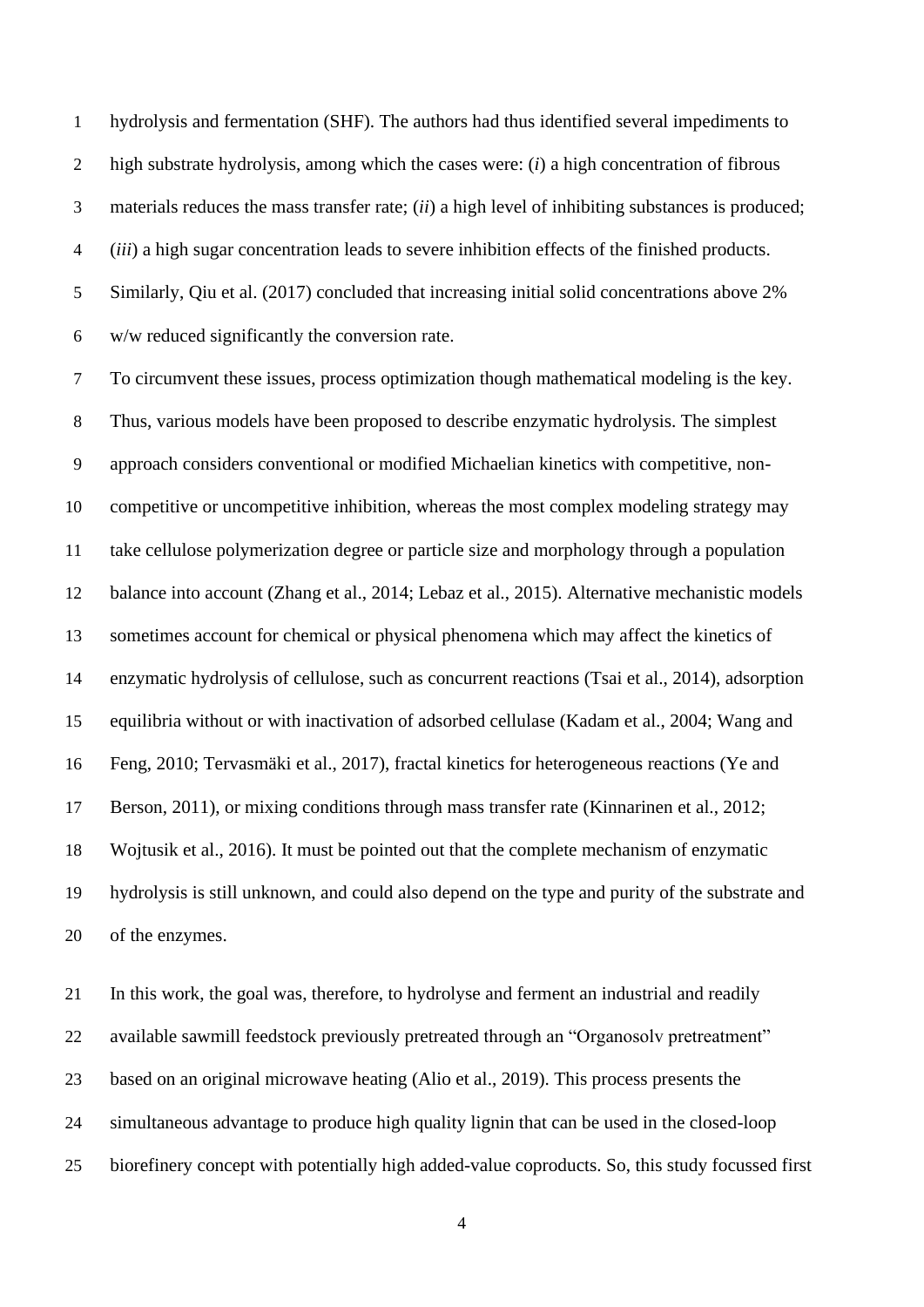on glucose concentration and cellulose-to-glucose conversion yield as a function of the operating parameters in a batch enzymatic hydrolysis process; from these data, a model aimed to predict the glucose concentration, and the cellulose-to-glucose conversion yield could be developed. Then, the feasibility of bioethanol production by fermentation using the obtained enzymatic hydrolysate was studied using the yeast *Saccharomyces cerevisiae*. Finally, the scale-up from flasks to batch bioreactors of the hydrolysis and fermentation steps for the production of second-generation bioethanol was investigated.

## **2. Materials and methods**

#### *2.1. Feedstocks and reagents*

 Organosolv pretreated samples of mixed sawdust from four softwood species were used: fir, spruce (*Picea abies*), Scots pine (*Pinus sylvestris*), and Douglas fir, respectively. The sawdust mixture was provided by a local sawmill company (Les Scieries du Centre Marcel Esbelin et Cie), located in Cournon d'Auvergne (France), and was extracted from a monthly feedstock. 14 The initial composition of the sawdust mixture was determined to be  $44.3\% \pm 0.5\%$  glucan 15 (dry wt.),  $25.6\% \pm 0.2\%$  hemicellulose (dry wt.),  $26\% \pm 3\%$  Klason lignin (dry wt.), ash

16 content 0.3%  $\pm 0.2$ % (dry wt.), and 3.2%  $\pm 0.2$ % extractives (dry wt.) (Alio et al., 2019).

The pretreated mixed sawdust was subjected to a microwave-assisted Organosolv

pretreatment in which four parameters were studied to optimize the fractionation of the wood,

including cellulose recovery yield and cellulose purity, lignin recovery yield, and the absence

of formation of inhibitors; these parameters were, namely: (*i*) the concentration of sulfuric

acid (H2SO4) as a catalyst; (*ii*) the ethanol/water ratio in the extraction solvent; (*iii*) the

treatment temperature; (*iv*) the process time. The optimal conditions determined

experimentally on sawdust could be summarized as follows: an ethanol/water ratio of 60:40

24 with  $0.25\%$  H<sub>2</sub>SO<sub>4</sub> for one-hour extraction at 175°C. These conditions made it possible to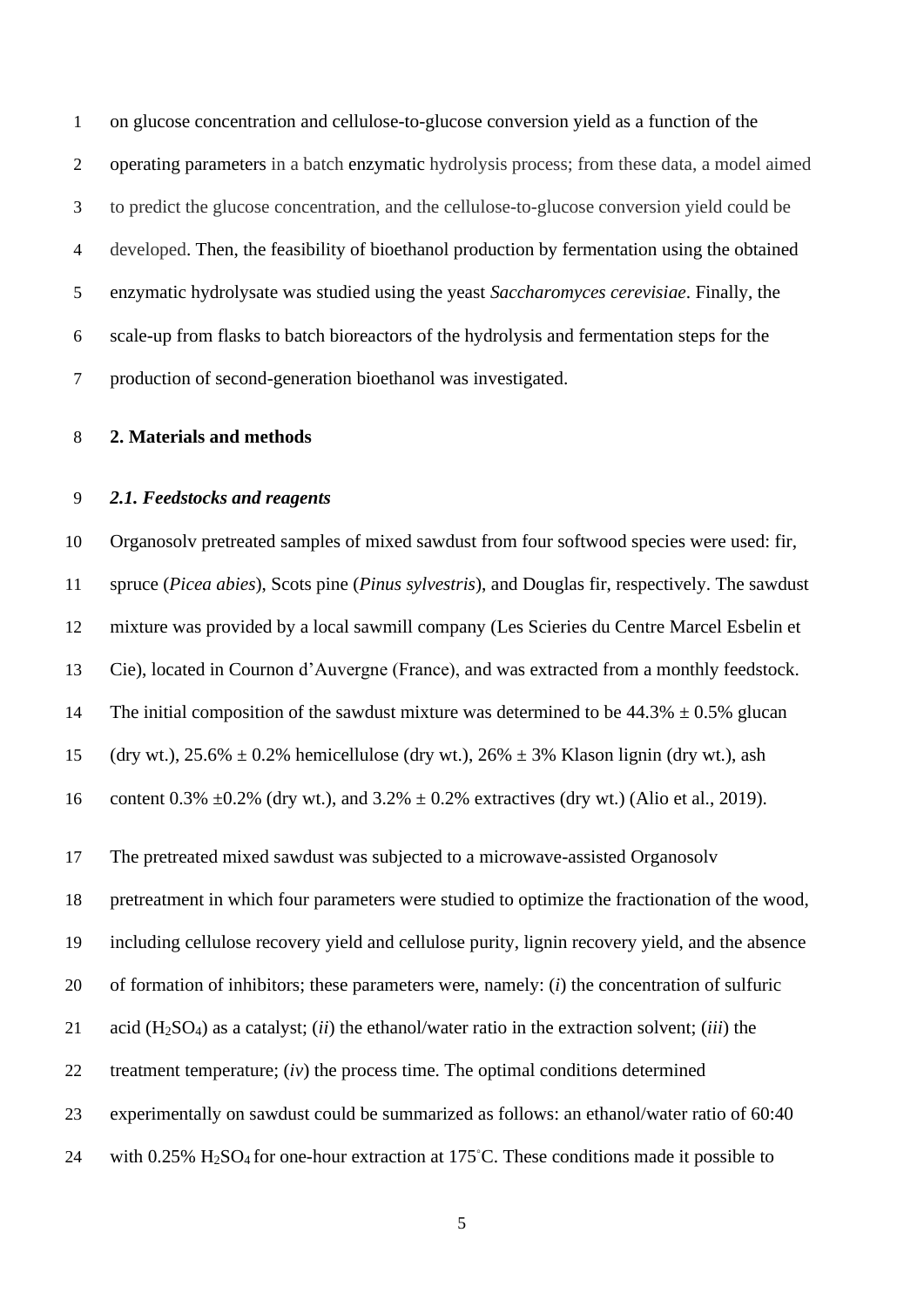1 remove 50% of the lignin while preserving  $82\% \pm 3\%$  of the initial cellulose with a purity of 2 71%  $\pm$  3% w/w. The composition of the pretreated sawdust mixture was then: 70.6% w/w cellulose, 9.8% w/w hemicellulose, and 19.6% w/w lignin, as determined by strong acid hydrolysis (Alio et al., 2019).

#### *2.2. Enzymes and other chemicals*

6 The enzymatic hydrolysis was carried out using an enzyme preparation: Cellic<sup>®</sup> Ctec 2 (Novozymes, Denmark). The activity on filter paper fibers (FPU) was determined as described by Ghose (1987), and the protein content as described by Bradford (1976). Thus, 9 the obtained activity was found to be 189 FPU/mL and the protein content as  $77.0 \pm 0.3$  mg/mL. The chemicals, such as acetate buffer solution (pH 4.8), streptomycin antibiotics and other chemicals (reagent grade) were purchased from Sigma-Aldrich (France).

#### *2.3. Enzymatic hydrolysis*

 All enzymatic hydrolysis runs were performed according to the NREL standard procedure (Selig, 2008). All experiments were carried out using the pretreated sawdust mixture obtained through the best pretreatment previously described. Depending on the assays, pretreated sawdust mixture solids could be oven-dried (110°C for 24h) or not. Enzymatic hydrolysis of pretreated mixture was performed in 150 mL Erlenmeyer flasks under batch conditions at  $50^{\circ}$ C in a shaker water bath (Julabo SW22, France) with a mixing speed of 180 rpm according to Mukasekuru et al. (2018). Hydrolysis was carried out in a 50 mM acetate buffer solution at pH 4.8 using the cocktail of enzyme mentioned above and streptomycin antibiotics were added to prevent contamination. Different biomass loading concentrations were tested: 1.5 %, 3.75 %, 4.5%, and 5.2 % w/v. These were selected because the homogeneity of the liquid- solid dispersion could be maintained, despite the increase in viscosity of this dispersion in this range, which was not the case at higher solid substrate loadings. The carbohydrate profile in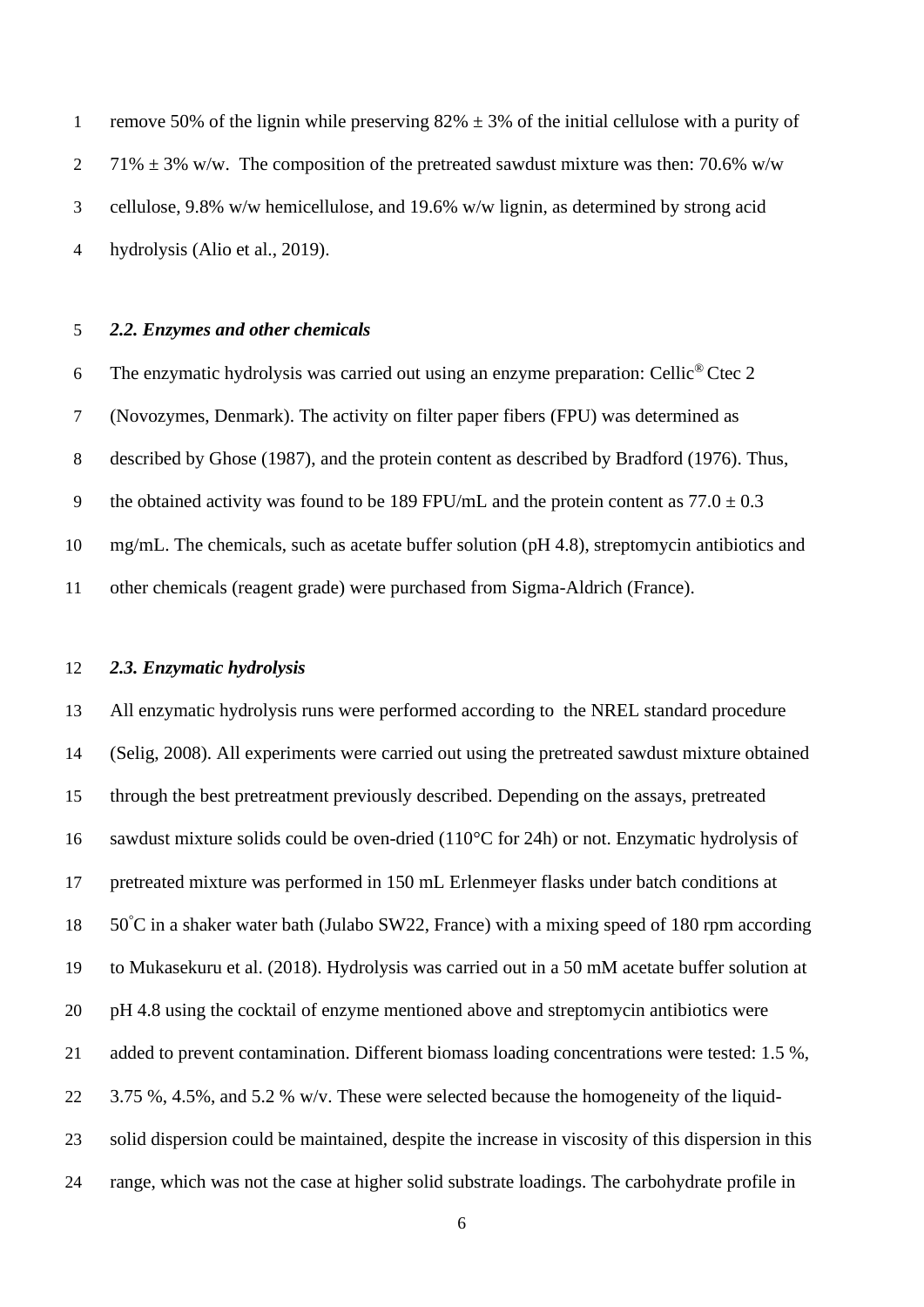the hydrolysate was determined using HPLC, as described below in **section 2.6**. The

enzymatic hydrolysis yield was calculated using the following equation:

3 **Cellulose – to – glucose conversion yield** 
$$
(\%) = 100 \times \frac{c_{glucose}(\frac{g}{L}) \times V_{liquid}(L) \times 0.90}{m_{solids}(g) \times x_{cellulose}}
$$
 (1)

4 where  $C_{glucose}$  is the concentration of glucose determined by HPLC (g/L),  $V_{liquid}$  represents the volume of the liquid (L), 0.90 is the correction factor for the conversion of cellulose-to-6 glucose,  $x_{cellulose}$  is the mass fraction of cellulose (g cellulose/g solid) and  $m_{solids}$  is the mass of dry solids (g).

#### *2.4. Fermentation*

 For the fermentation step, the yeast *Saccharomyces cerevisiae* ATCC 7754 was used. The strain was supplied as a lyophilizate, taken in a sterile water and spread onto YM agar-agar 11 (Yeast Medium, Difco 0712-01-8), before incubated 24 hours at 28 °C. The strain was then 12 stored at 4°C and subcultured on a Petri dish 24 hours, before being used in the culture vessels (Bahry et al., 2017). Then, the fermentation itself was carried out in 125 mL Erlenmeyer flasks and the hydrolysate obtained after the enzymatic step was used as a culture medium. First, the culture medium (denoted as "unenriched hydrolysate" or UE.H) was considered as the control assay in order to assess the intrinsic potential of the hydrolysate to undergo growth and fermentation. The second culture medium (denoted as "enriched hydrolysate" or E.H) was supplemented with additional elements defined by Kristiansen (1994). The biomass growth was followed by spectrophotometry at 550 nm (Biomate 3S, UV/vis spectrophotometer, Thermo Scientific, France), and the dry matter was determined by gravimetry.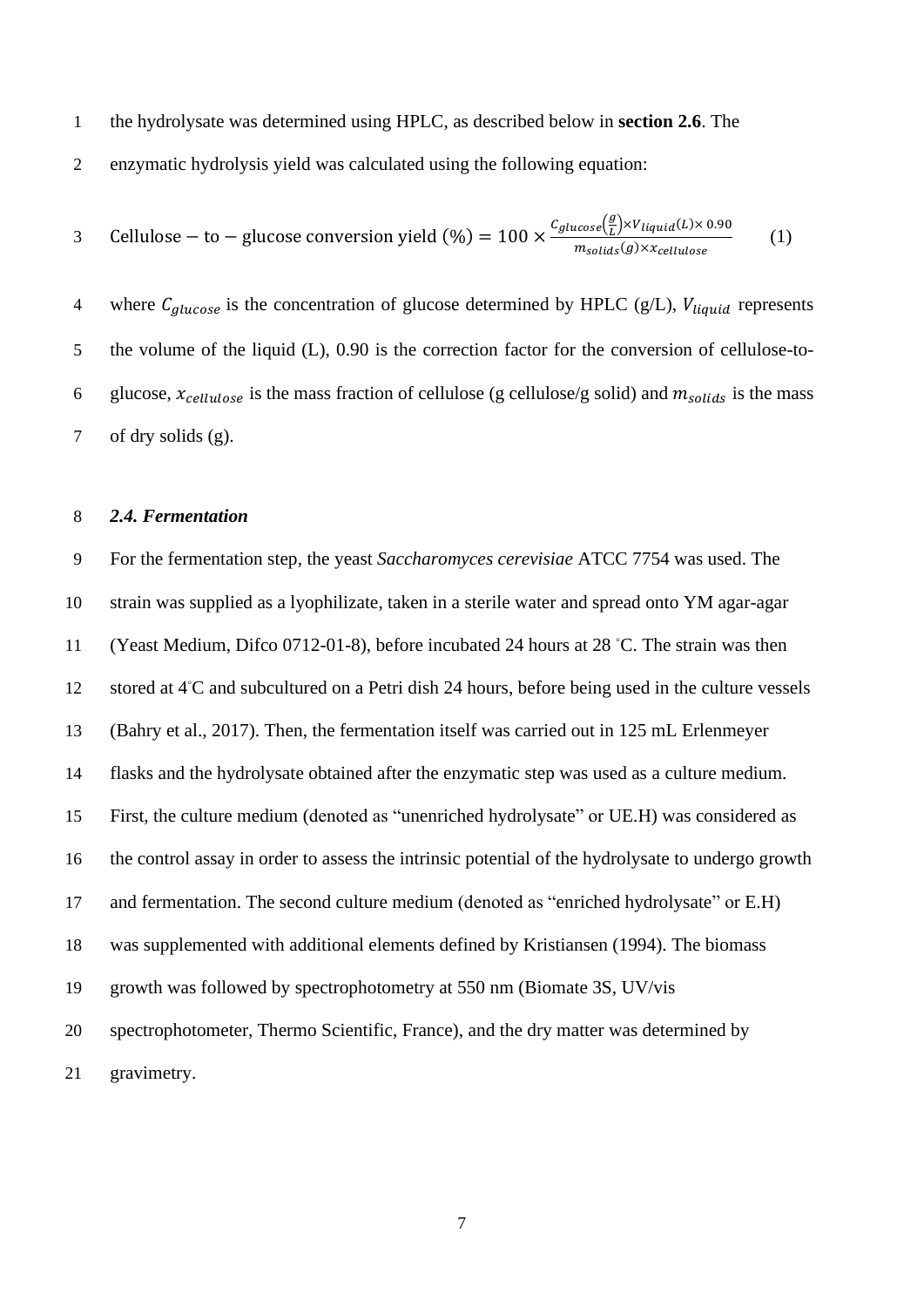#### *2.5. Enzymatic hydrolysis and fermentation scale-up*

 For the scale-up experiments, enzymatic hydrolysis was conducted as described in **section 2.3** using a biomass concentration of 7.5% w/v in a 1000 mL glass bottle with a working volume of 800 mL; this higher substrate loading was allowed by the improved mixing conditions, so as to maintain spatially homogenous reaction rate and concentrations for sampling purpose. Then, the fermentation step was carried out in a 500 mL bioreactor (Infors HT, Multitron 2) with a working volume of 400 mL. The hydrolysate obtained after the enzymatic hydrolysis was completed as described in **section 2.4**. Only (E.H) was used as the culture medium.

## *2.6. Sugar, ethanol and inhibitors quantification*

 In order to monitor the evolution of the carbohydrate concentrations during the enzymatic hydrolysis and during fermentation, samples of 1 mL were taken at specific time intervals. In 12 the case of enzymatic hydrolysis, enzymes were first deactivated in all samples at 100 °C for 10 min. Prior to analysis, each sample was deproteinized to prevent clogging of chromatography column. For this purpose, 125 μL of barium hydroxide solution (Ba(OH)2; 0.3 M) and 125 μL of zinc sulfate solution (ZnSO4, 7H2O; 5% w/v) were added to the samples. After centrifugation (Thermo scientific, France) for 5 minutes at 10,000 *g*, the supernatant was filtered using a 0.2 μm cellulose acetate filter (Chromafil, Germany). The concentrations of glucose, cellobiose, xylose, ethanol, and by-products (formic acid, levulenic acid, and acetic acid) were measured using a high-performance liquid chromatography (HPLC) device (1260 Infinity Quaternary LC system, Agilent Technology, USA). This was 21 equipped with two ionic exclusion columns in series (Rezex ROA  $300\times7.8$  mm, Phenomenex, USA). The mobile phase was a solution of 5 mM sulfuric acid at 0.7 mL/min flowrate. Products detection was done using a refractometer (HP 1100 series, Agilent Technologies, USA).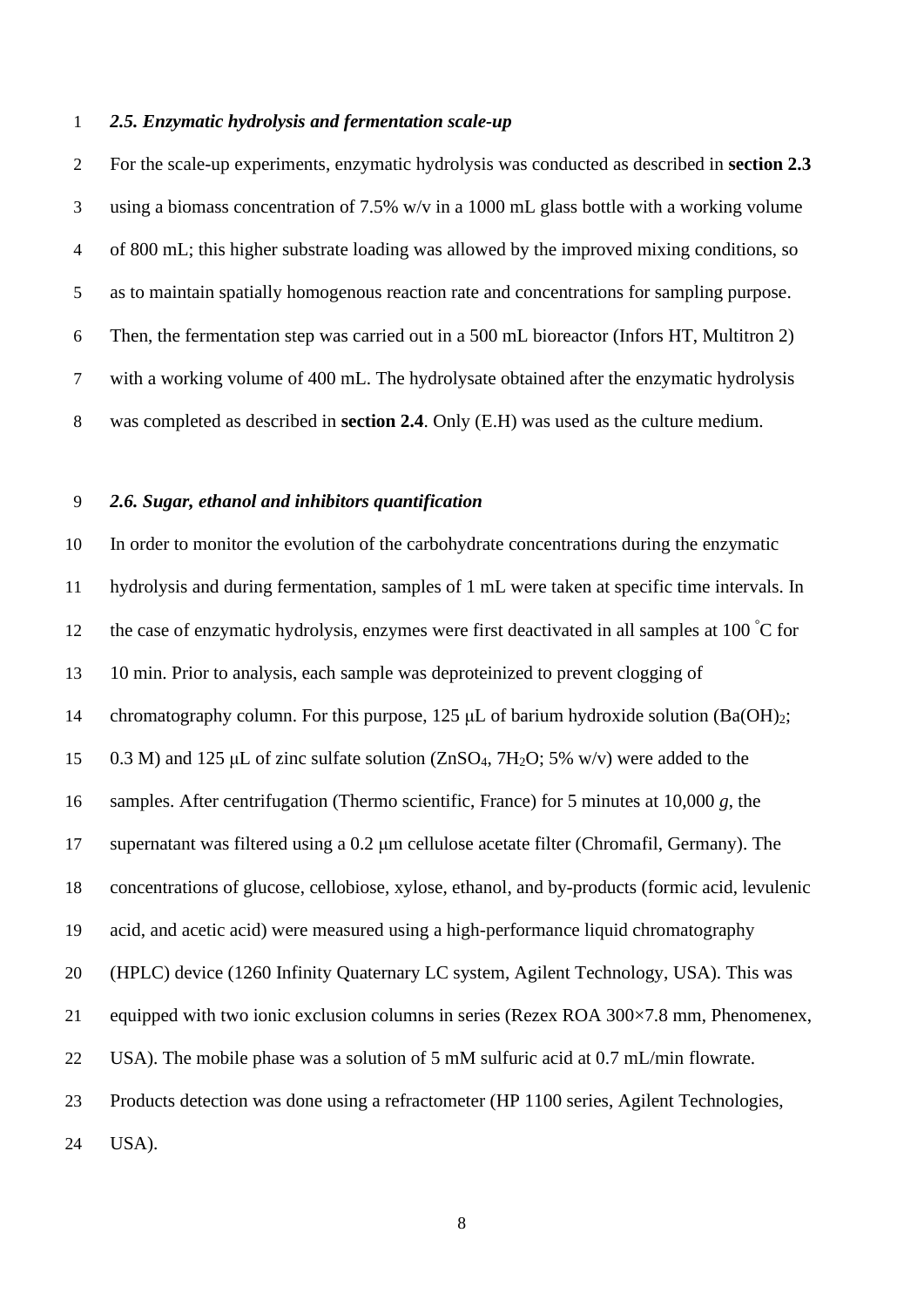#### *2.7. Data analysis and number of samples replicate*

 All the results reported for batch hydrolysis and fermentation are the mean values of at least two replicates based on two batches of repeated experiments under the same conditions. Three samples were taken for each time point. The mean and standard deviation were calculated by 5 Excel<sup>©</sup> Sheets version 1902 (Microsoft<sup>©</sup> Office package).

## *2.8. Enzymatic hydrolysis kinetic modeling*

 As described in **section 1**, various models had been proposed in the literature to describe this process. A rapid analysis of preliminary data had shown that the rate of glucose production could not be fitted by a Lineweaver-Burk plot, which suggested a more complex mechanism than classical or modified Michaelian kinetics as a function of substrate content. Similarly, glucose production rate increased with substrate loading, so that the effect of enzyme mass transfer resistance never seemed to become predominant, despite the increase in dispersion viscosity. Actually, the initial reaction rate appeared to be nearly proportional to the initial substrate loading, while reaction rate decreased over time when substrate consumption proceeded, indicating a limitation by enzyme availability. Among the possible mechanistic models able to simulate the enzymatic hydrolysis of the pretreated sawdust mixture with the enzymatic cocktail, an approach similar to that proposed by Kadam et al. (2004), considering enzyme adsorption, was adopted. Enzymatic hydrolysis of lignocellulosic materials is a heterogeneous reaction where the adsorption of enzymes is one of the key steps in the overall reaction mechanism. Thus, hydrolysis can be seen as a succession of two rate-limited reaction steps schematized in the following equation: a heterogeneous reaction involving endoglucanases (EG) and cellobiohydrolases (CBH) to produce cellobiose, and then a homogeneous reaction where cellobiose is transformed into glucose by β-glucosidases (BGL), as follows: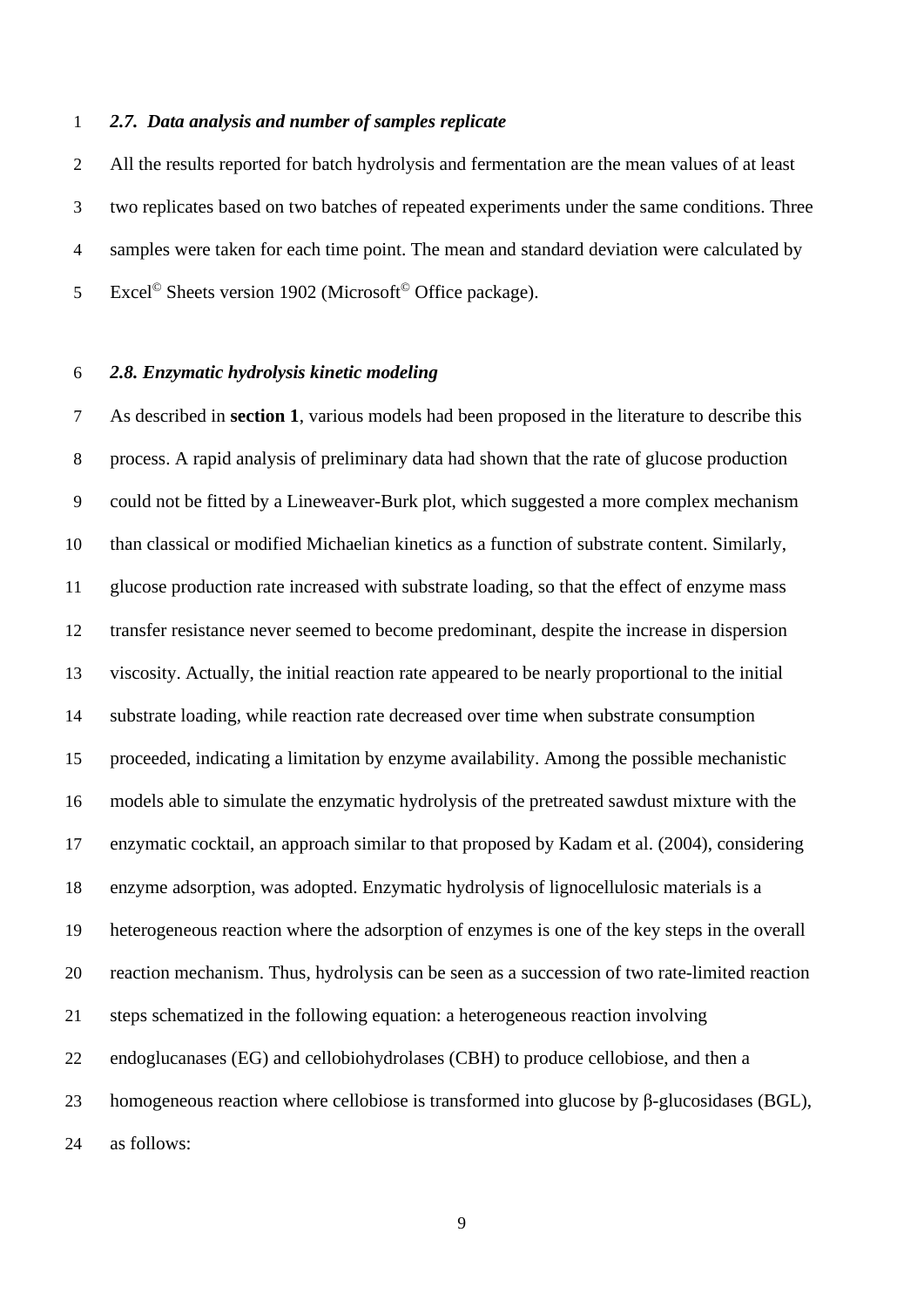1 Cellulose (EG / CBH) --- $r_1$ ---> Cellobiose (BGL) --- $r_2$ ---> Glucose 2 The transformation rate of the cellulose  $r_1$  by the pair EG/CBH considering the (competitive) inhibition effect by the products (cellobiose and glucose) is given by:

4 
$$
r_1 = \frac{k_{1r} \times E_{1b} \times R_S \times S}{1 + \frac{C_C}{K_{1IC}} + \frac{C_G}{K_{1IG}}}
$$
 (2)

5 Then, the rate of transformation of cellobiose into glucose  $r_2$  by BGL is described by a Michaelian kinetics:

7 
$$
r_2 = \frac{k_{2r} \times E_2 \times C_c}{K_{2M} \left(1 + \frac{C_G}{K_{2IG}}\right) + C_c}
$$
 (3)

8 where S,  $C_c$ ,  $C_G$ ,  $E_{1b}$  and  $E_2$  represent the respective concentrations of substrate, cellobiose and 9 glucose and of the EG/BGL and BGL enzyme species  $(g.kg^{-1})$ , the subscript *b* corresponding 10 to bound enzymes. In these equations,  $K_{iIG}$ ,  $K_{1IG}$  represent the inhibition constants of glucose 11 in reaction *i* and of cellobiose  $(g.kg^{-1})$ , respectively;  $K_{2M}$  designates the enzyme Michaelis constant in  $r_2$  (g.kg<sup>-1</sup>), and finally,  $k_{1r}$  and  $k_{2r}$  are the respective kinetic constant of  $r_1$  and  $r_2$ , and *R<sup>S</sup>* the substrate reactivity. Adsorption was modelled using a Langmuir isotherm, which assumes that equilibrium is rapidly reached and can be described by

$$
E_{1b} = \frac{E_{1max} \times K_{1ad} \times E_1 \times S}{1 + K_{1ad} \times E_1} \tag{4}
$$

 where the amount of free enzyme *E<sup>1</sup>* is related to the amount of bound enzyme *E1b* by the enzyme conservation law and two additional parameters: *K1ad* the dissociation constant for the enzyme/substrate complex, and *E1max* the maximum mass of enzyme that can adsorb onto cellulose, both expressed in g enzyme/g cellulose. Equation (4) also expresses the relationship between *E1b* and substrate concentration *S*.

 From this model, a set of differential equations vs. time was derived, which was solved using a first-order Euler forward algorithm. The equations were finally coded and solved using the MATLAB programming environment. Langmuir adsorption parameters were derived from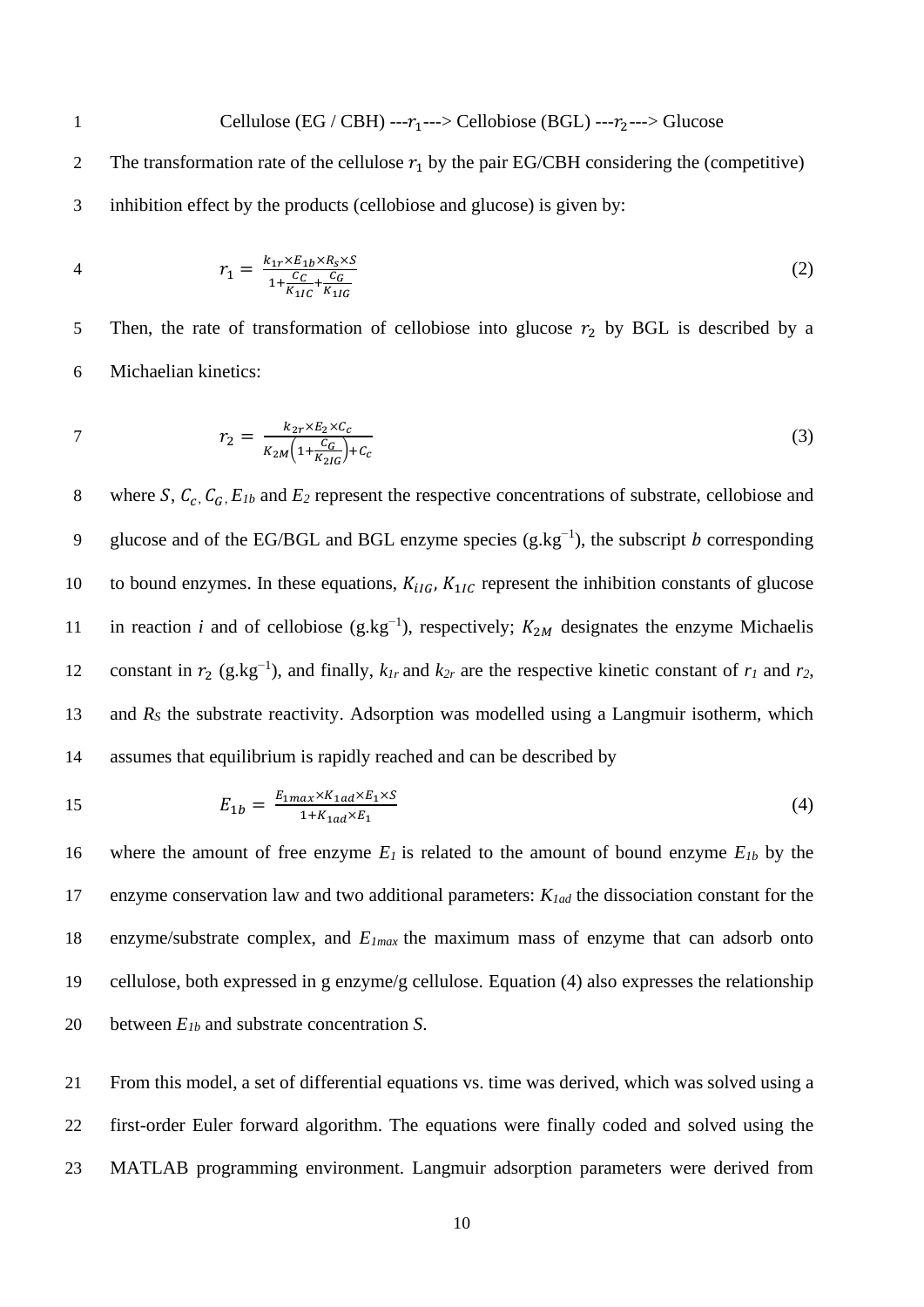Kadam et al. (2004), while the kinetic parameters were deduced by fitting the model with experimental data.

#### **3. Results and discussion**

#### *3.1. Enzymatic hydrolysis*

#### *3.1.1. Effect of size reduction on the dried substrate*

 Prior to the preliminary assays of enzymatic hydrolysis, pretreated sawdust mixture was oven- dried (110°C for 24h) for dosage purpose (Alio et al., 2019). Then, this was subjected to enzymatic hydrolysis, conducted at 1.5% (w/v) substrate loading, with an enzyme content of 50 FPU/g of dry pretreated sawdust mixture for two different particle sizes. A first fraction of the solids was crushed using a domestic blender to reach an average particles size passing through 0.5 mm sieve (IG), while the other one was kept intact with an average size larger 12 than 0.5 mm (SG). Thus, the hydrolysis of SG resulted in a glucose concentration about  $1.6 \pm 1.6$ 13 0.3 g/L, while the hydrolysis of IG produced approximately  $3.1 \pm 0.1$  g/L glucose in the final hydrolysate. When the cellulose-to-glucose conversion yield was calculated (**Fig. 1**Erreur ! Source du renvoi introuvable.**),** it was found that only 12.4% ± 0.7% of the cellulose present in the SG pretreated sawdust mixture was converted to glucose within 8 days of incubation. Reducing the substrate particle size to a smaller granulometry (IG) doubled cellulose-to-18 glucose conversion yield, which reached approximately  $24\% \pm 1\%$ . Other studies had already investigated the effect of particle size on the rate of enzymatic hydrolysis of cellulose (Dasari and Berson, 2007; Fu et al., 2018; Sangseethong et al., 1998; Yeh et al., 2010). According to Sangseethong et al. (1998), reducing particle size from 0.10 to 0.02 mm at 0.1% (w/v) substrate proportion almost doubled the saccharification rate of cellulose (Avicel). Nevertheless, with the same size reduction, only 50% increase in the saccharification rate was observed at 2% (w/v) substrate concentration according to Yeh et al. (2010). Finally, Zeng et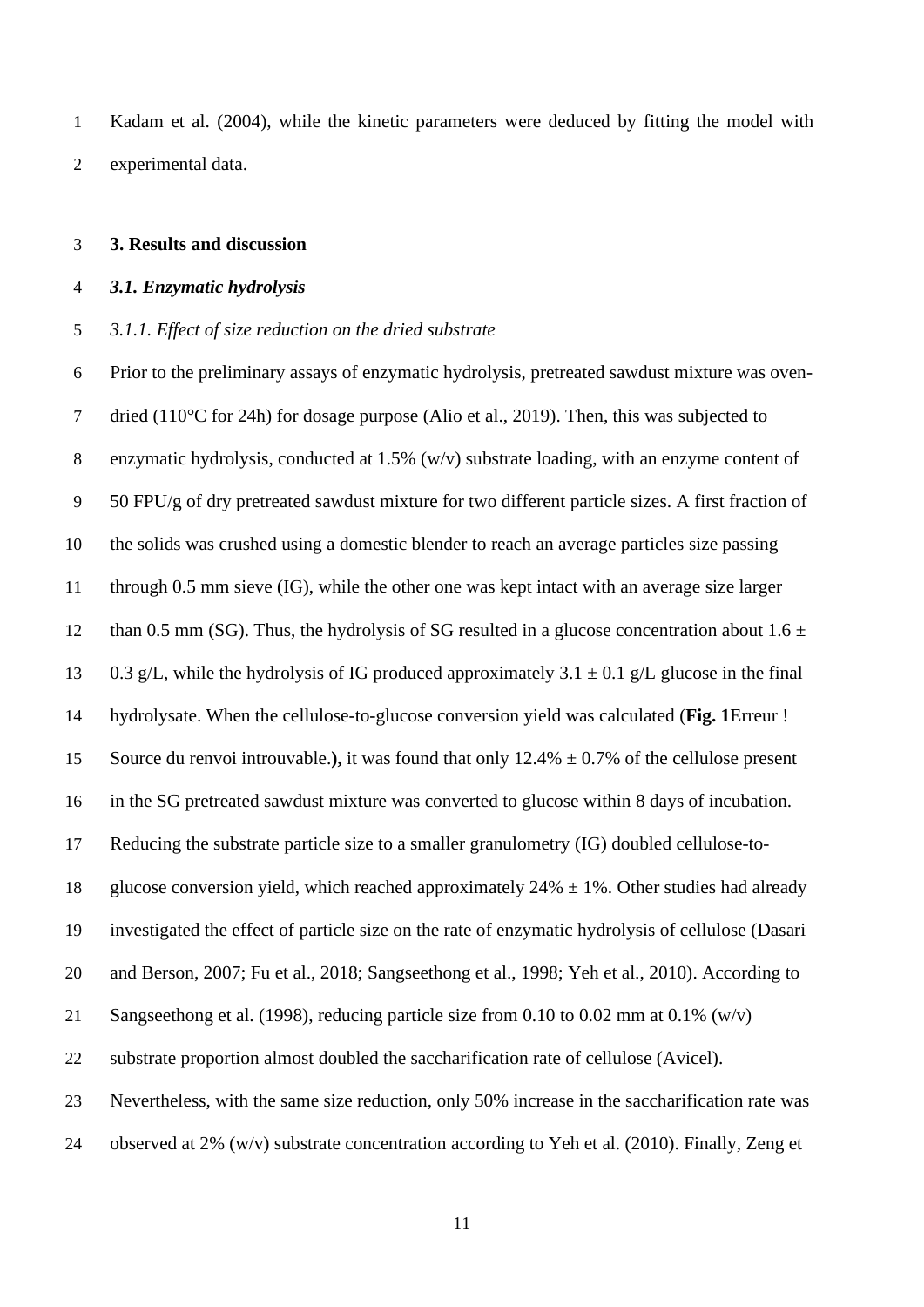al. (2007) also reported that reduction of size from 425–710 to 53–75 µm raised glucose 2 production rate from 0.1 to 0.18 g/L/h. In agreement with the literature, experimental results obtained in this study highlight that a reduction in particle size significantly enhanced the hydrolysis rate of cellulose. However, the grinding process may be costly because of its important power requirements that counterbalance its beneficial effects on cellulose-to- glucose conversion yield (Fu et al., 2018; Shastri et al., 2014). Shastri et al. (2014) determined the evolution of the cost of *Miscanthus* and switchgrass size reduction as a function of output particle size using a hammer mill for the following particle sizes: 1, 2, 4, 6, 8, 12.7, 16, 25.4 mm. According to this study (**Table 1**), the costs were dramatically increased when particle size was reduced below 2 mm. However, for both the *Miscanthus* and the switchgrass, the optimal particle size ranged between 4 and 6 mm, and the corresponding total cost (grinding, storage and transportation) were about \$55 and \$61 per ton for *Miscanthus* and switchgrass, respectively.

#### *3.1.2. Effect of substrate humidity*

 **Fig. 1** also displays the evolution of the cellulose-to-glucose conversion yield as a function of time for two different substrate humidity values: oven-dried pretreated substrate, and wet pretreated substrate. Both runs were performed on 0.5–1 mm pretreated substrate particule size to cut the cost of the grinding process, at 1.5% (w/v) substrate concentration and an enzyme loading of 50 FPU/g of pretreated substrate. Regarding these results for both cases, it can be noticed that the enzymatic hydrolysis was strongly affected by the humidity level. So, a low conversion rate was observed with the dried pretreated substrate with a maximum 22 conversion yield reached after 8 days of  $12.4 \pm 0.5\%$ , while a value of  $56\% \pm 2\%$  was reached for the wet pretreated substrate in the same period. There is no doubt that this difference was due to the low digestibility of the dried substrate, linked itself to a structure modification of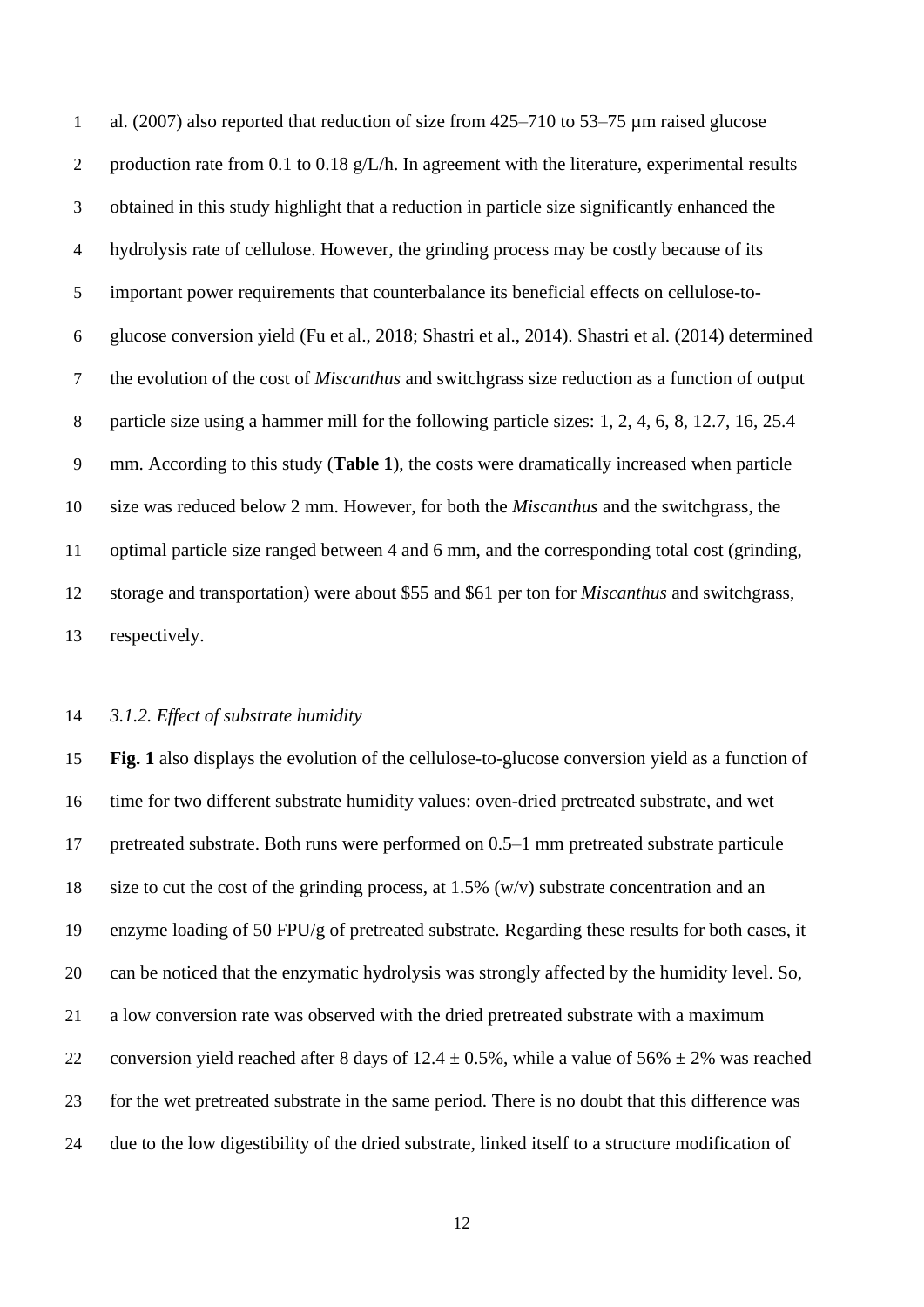the substrate as a direct impact of the drying process. According to Kang et al. (2018), the drying step of NaOH pretreated *Eucalyptus* samples caused a decrease in the volume and the surface area of the porosity of wood of about 45% of the initial value. So, the pore volume and surface area of dried biomass substrates should not provide sufficient access to the enzymes for adsorption onto the cell surfaces, thus significantly slowing down the enzymatic hydrolysis of the cellulose. Moreover, these authors also explained the structure modification as a result of a significant pore collapse in the cellulose fibers during the oven-drying procedure, based on the low adsorption capacity of dried pretreated *Eucalyptus* samples. Bhagia et al. (2018) also reported that drying possibly caused pore collapse and thereby impaired cellulose accessibility. In their investigations, Huang et al. (2010) advocated, however, that the changes in the chemical composition might also bean alternative reason, as the removal of lignin and hemicellulose had also a significant effect on the surface area and the pore size distribution. Another possible reason in the present study could be linked to the Organosolv pretreatment that did not significantly delignify the raw sawdust material, as a 15 significant fraction of the lignin remained in the resulting pretreated substrate (39%  $\pm$  1%) 16 w/w of the raw feedstocks lignin content, which represents  $20\% \pm 2\%$  w/w of the pretreated substrate). High lignin content is, indeed, known to hinder enzymatic hydrolysis through the nonproductive binding of cellulase enzymes. Likewise, as a non-cellulose component, hemicellulose is generally considered as a physical hindrance in [enzymatic hydrolysis](https://www-sciencedirect-com.ezproxy.uca.fr/topics/biochemistry-genetics-and-molecular-biology/enzymatic-hydrolysis) of cellulose, and prevents the access of [cellulase](https://www-sciencedirect-com.ezproxy.uca.fr/topics/engineering/cellulases) from cellulose surface (Qiu et al., 2017). Finally, it emerges from experimental data that there is no need to dry the pretreated substrate, which saves energy and enhances hydrolysis rate at the same time, and that hydrolysis must be carried out rapidly after pretreatment to prevent natural drying.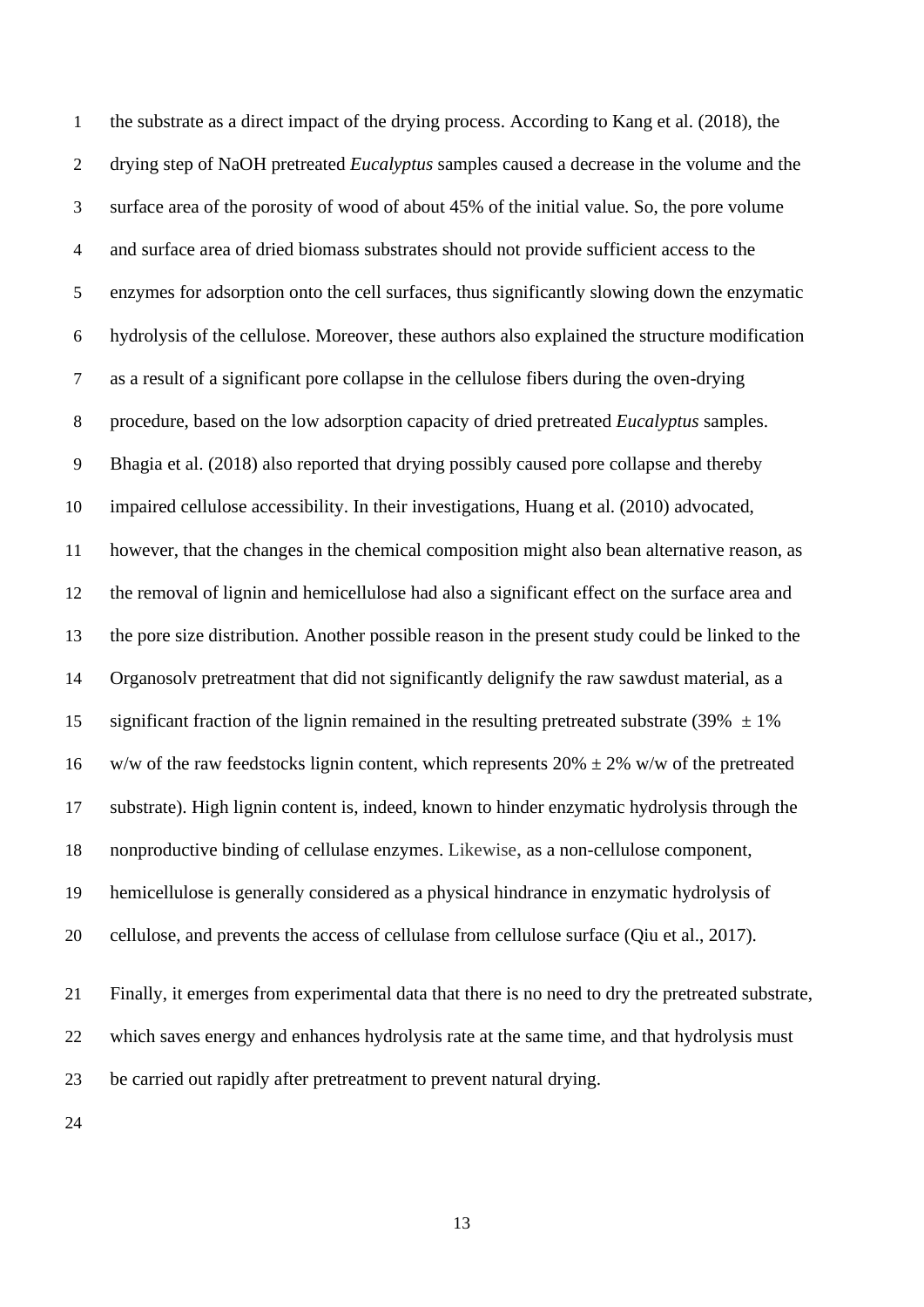#### *3.1.3. Effect of enzyme loading on the wet substrate*

 The wet pretreated sawdust mixture was hydrolyzed at both 50 and 70 FPU/mL enzyme content under the same conditions as applied before, *i.e.* 1.5% substrate loading and particle size between 0.5–1 mm. As shown in **Fig.1**Erreur ! Source du renvoi introuvable., it is apparent that increasing enzyme loading leads to an increase in sugar concentration and cellulose-to-glucose conversion rate. Thus, the pretreated sawdust with the higher enzyme loading demonstrated a higher hydrolysability which reached nearly 68% of the available cellulose. Hydrolysis using 70 FPU/g enzyme loading also yielded a greater glucose 9 concentration that reached  $7.8 \pm 0.2$  g/L in the hydrolysate after 10 days, while  $5.7 \pm 0.5$  g/L and only about 50% conversion yield were obtained at 50 FPU/g. Thus, 50 FPU/g substrate induced a 28% reduction in enzyme loading in comparison to the maximum value, which reduced the final glucose amount by about 27% (from 8 to 6 g/L), *i.e.* approximately the same value. The same conclusions were reported by Zhang et al. (2009) when conducting an enzymatic hydrolysis on pretreated hardwood substrates with three different enzyme charges (3, 10 and 20 FPU/g). Moreover, in another study by Bhagia et al. (2018), 1% glucan loading (Avicel, 97% cellulose and 3% xylan) was enzymatically hydrolyzed using Accelerase® 1500 at two different enzymes loadings, 5 and 30 mg of enzyme/100 ml of solvent, designated as low and high cellulase loadings, respectively; as a result, these authors observed that the kinetic curves displayed a cellulose conversion yield of 60% for up to 17 days of enzymatic hydrolysis at low enzyme loading, while the conversion yield reached 97% for up to 9 days at high enzyme loading. Similar results were also reported in other studies conducted in quite identical experimental conditions of the present work (Stenberg et al., 2000; Zhang et al., 2009). As a conclusion, enzymatic hydrolysis remains strongly dependent on enzyme content, 24 even though 1.5%  $(w/v)$  substrate loading used is the lowest value used in this work.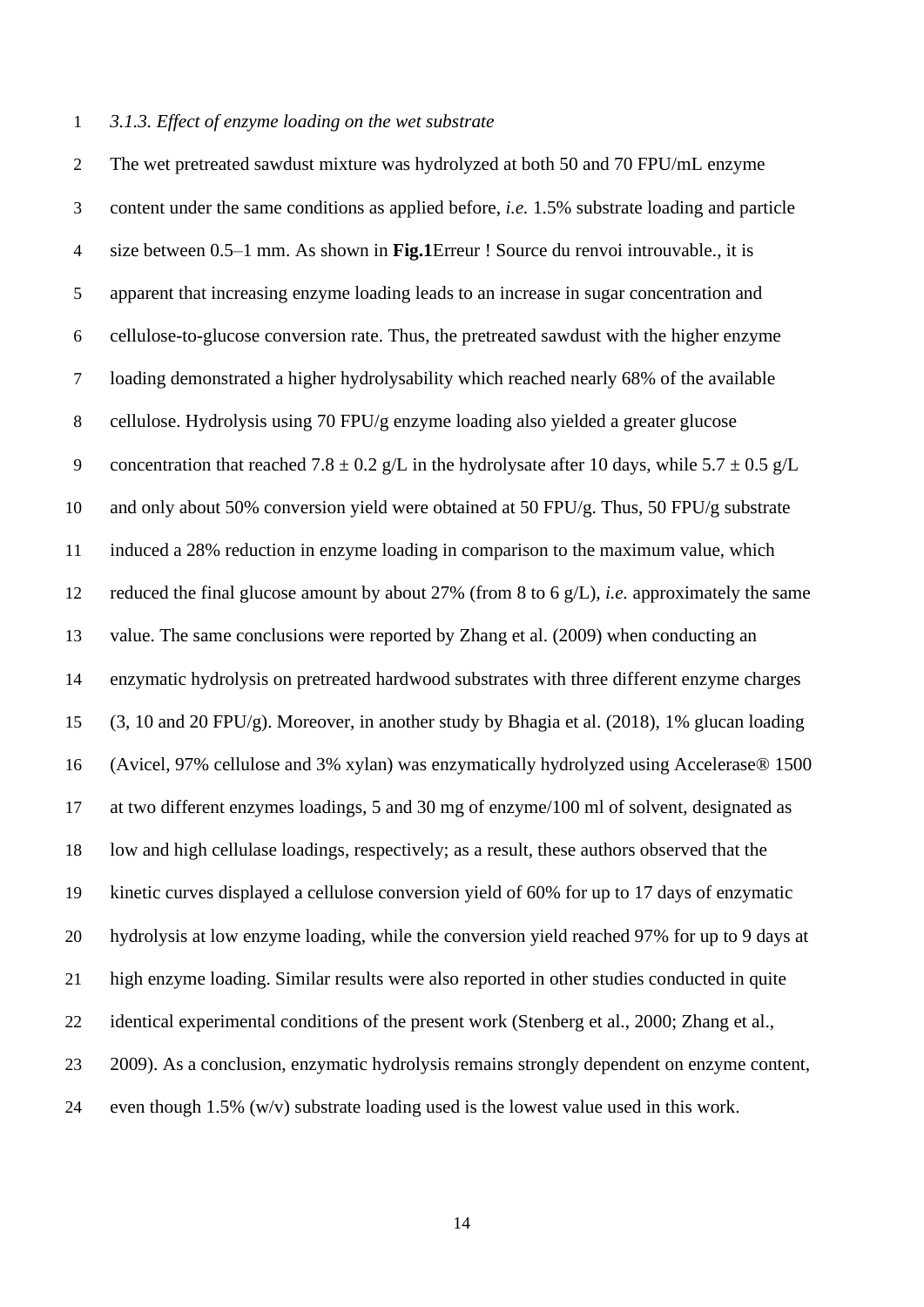#### *3.1.4. Effect of wet substrate loading*

 Erreur ! Source du renvoi introuvable. depicts the evolutions of glucose concentration and hydrolysis yield as a function of time for four different wet pretreated substrate loadings (1.5%, 3.75%, 4.5%, and 5.2% w/v) with a particle size between 0.5 and 1 mm, at 50 FPU/g to. Basically, it can be noted that, in general, the higher the amount of hydrolyzed substrate, the higher the amount of glucose produced, as expected. However, a surprising result was that the conversion yield first increased rapidly when the substrate loading was increased from 1.5% to 3.75%, and then became nearly constant, independent from substrate loading (**Fig. 2**). This means that the hydrolysis rate was nearly proportional to the initial substrate loading, even though it decreased over time when substrate consumption proceeded. Thus, a cellulose-to-11 glucose conversion yield about  $77 \pm 3\%$  could be reached when wet substrate loading was between 3.75% and 5.2% (w/v). As the conversion yield was not significantly different for 3.75%, 4.5%, and 5.2% (w/v) substrate proportion, the consequence is that the glucose 14 concentration increased nearly proportionally to the substrate content up to  $32 \pm 1$  g/L at  $5.2\%$ 15 (w/v) substrate loading, corresponding to a conversion yield of 80%  $\pm$  2% after 12 days of hydrolysis.

Similar outcomes on the evolution of glucose concentration had been already reported by

several studies (Zhang et al., 2009; Qiu et al., 2017). For example, Qiu et al. (2017)

investigated the effect of substrate loading during enzymatic hydrolysis using a pretreated

wheat straw by phosphoric acid and hydrogen peroxide. Four substrate loadings (2, 10, 15,

and 20%) were tested, and it was pointed out that the highest substrate consistency led to the

highest glucose concentration in the final hydrolysate. However, the cellulose-to-glucose

conversion yield decreased slightly when the substrate loading increased.

 Finally, contrary to expectations which predicted an increase in glucose concentration coupled to a decrease in yield when substrate content was increased, it was found that the lowest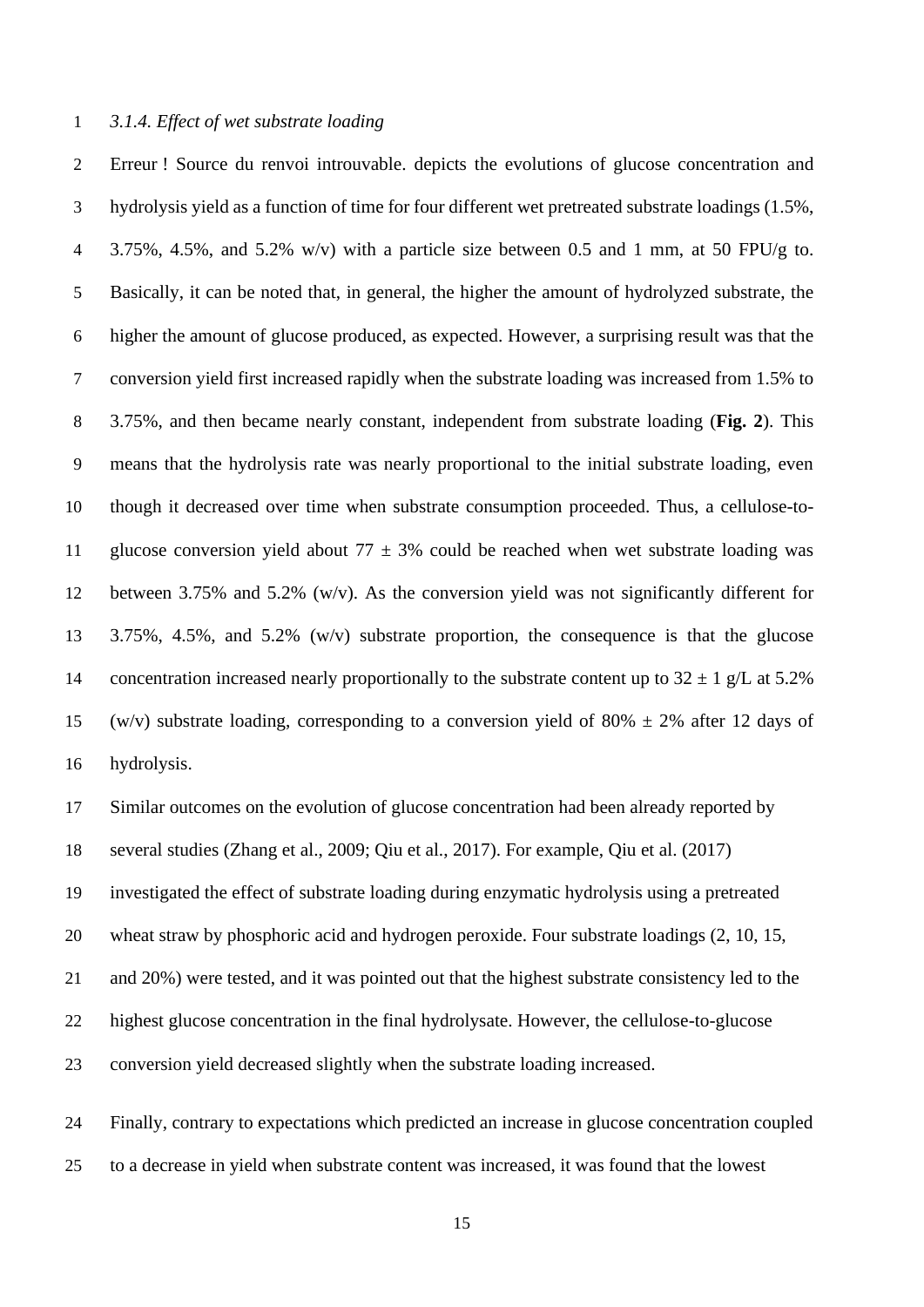substrate loading investigated, 1.5% (w/v), lead simultaneously to the lowest conversion yield 2 (57%  $\pm$  3%) and the lowest concentration of glucose (6.7  $\pm$  0.3 g/L), whereas the best results were achieved for the highest proportion of substrate (5.2% w/v) in terms of yield and glucose content. Thus, by increasing pretreated substrate loading, higher concentrations of fermentable sugars are available and then, higher ethanol concentration can be achieved. Due to mixing issues resulting from the high viscosity of the cellulose suspension, experiments in 150 mL Erlenmeyer flasks had to be limited to 5.2% (w/v) substrate loading, but a higher concentration will be tested in the scale-up assays in **section 3.4**, as better mixing condition could be achieved.

#### *3.2. Fermentation tests in flasks*

 To produce bioethanol, the upstream enzymatic hydrolysis process must provide, as much as possible, a hydrolysate highly concentrated in glucose, accompanied by minor quantities of other hydrolyzed components (hemicellulose, inhibitors, etc.). The hydrolysates obtained from the enzymatic hydrolysis of 3.75% (w/v) substrate loading present a satisfactory glucose concentration to critically investigate the capacity of the yeast to develop fermentation (24.7 g/L glucose). As already stated, (UE.H) corresponds to the medium without supplementation, whereas the culture medium is supplemented by the minerals and vitamins nutrients as described by Kristiansen (1994) in (E.H), both being prepared with an identical concentration of pure glucose.

 **Fig. 3** illustrates the evolution of glucose, ethanol and dry cell weight concentrations for the two hydrolysates tested (UE.H and E.H). Regarding the results, the sugars undergo ethanol fermentation in both cases, but the difference lies in the rates of glucose and of ethanol production, and consequently, in the concentration values compared at the same time.

In the Kristiansen's medium, all the sugars were consumed after 9 hours and the produced

25 ethanol reached approximately  $9.5 \pm 0.4$  g/L (data not shown). In the case of the (E.)H assay,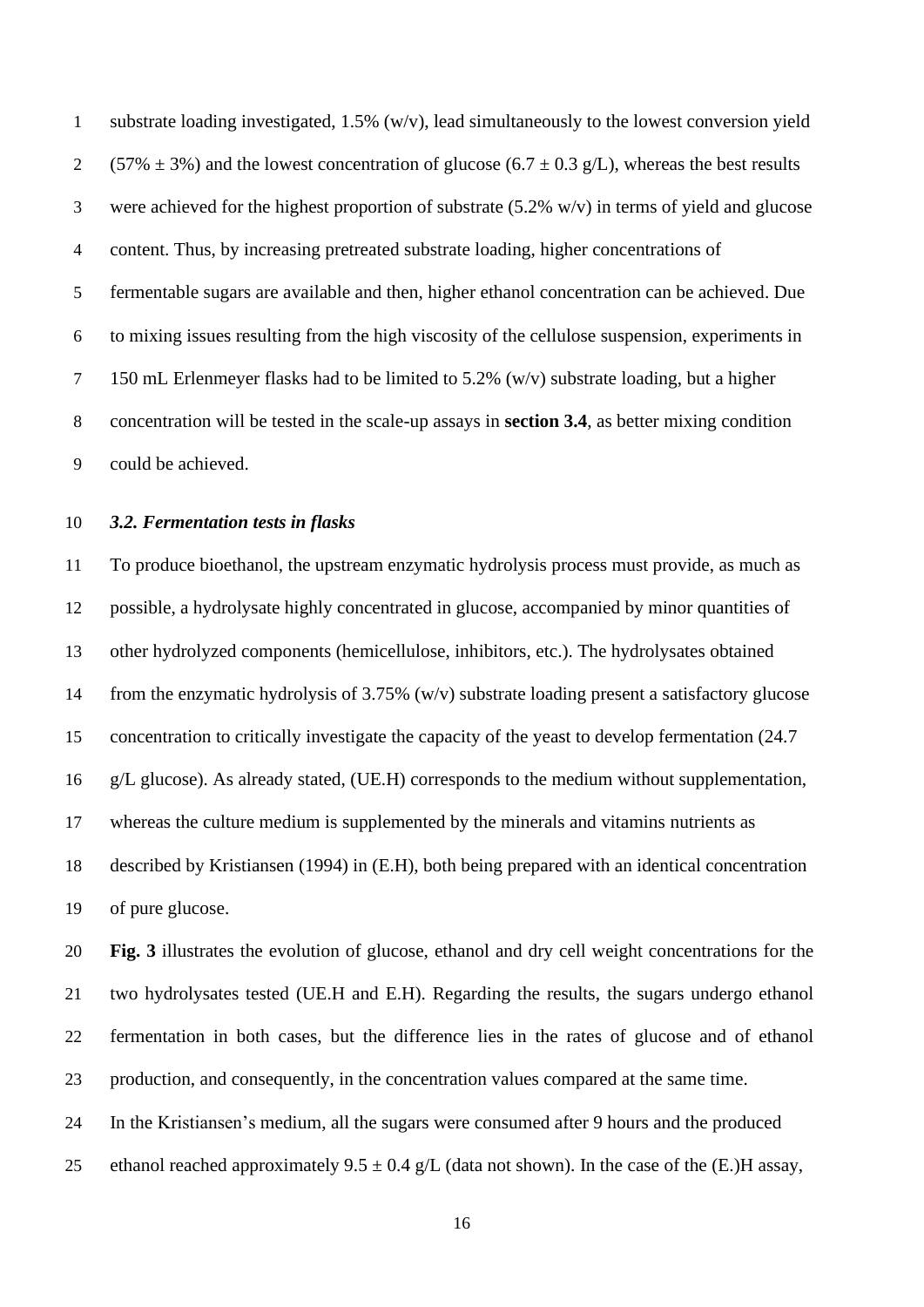1 the maximum concentration of ethanol was found to be  $10.1 \pm 0.7$  g/L after 24 hrs., which constituted 72% of the theoretical glucose-to-ethanol conversion yield (0.51 g ethanol per 3 gram of glucose). In parallel, the maximum concentration of ethanol was only  $3.1 \pm 0.2$  g/L at 4 the same time for the (UE.H) assay. The latter concentration represented only  $22 \pm 1\%$  of the theoretical glucose-to-ethanol conversion yield. This demonstrates the need to enrich the hydrolysates with components necessary for the growth of yeast, such as the source of 7 phosphorus ( $KH_2PO_4$ ), and nitrogen ( $NH_4$ )<sub>2</sub>SO<sub>4</sub>, as well as various salts and vitamins (Kristiansen, 1994). **Table 2** summarizes the kinetic parameters calculated from the fermentation inputs and outputs. Finally, the fermentation of the glucosidic hydrolysate by a strain of *Saccharomyces cerevisiae* led us to reach an alcoholic fermentation yield close to 80% of the theoretical yield, which seems consistent with the absence of inhibiting compounds produced during the pretreatment and hydrolysis steps.

# *3.3. Scale-up of the enzymatic hydrolysis and fermentation processes*

 The enzymatic hydrolysis scale-up was carried out in a 800 mL working volume under the same conditions applied to the other pretreated substrate loadings, except that better mixing conditions allowed to increase solid loading up to 7.5 % (w/v) pretreated sawdust mixture substrate. This value is closer to the solids loading range proposed by Stenberg et al. (2000) and Wingren et al. (2003). In these assays, the final glucose concentration was measured at 19 about 34.5 g/L, which represents a cellulose-to-glucose conversion yield of  $59 \pm 2\%$  for up to 12 days (data not shown**)**. This value is lower than in 150 mL flasks, which can probably be 21 explained by the high viscosity of the 7.5%  $(w/v)$  substrate suspension. The fermentation step was then performed in a 500 mL bioreactor using the obtained hydrolysate enriched with vitamins and minerals. The fermentation assays were carried out for 24 hrs.; the produced ethanol and the decrease in glucose contents were monitored during the fermentation.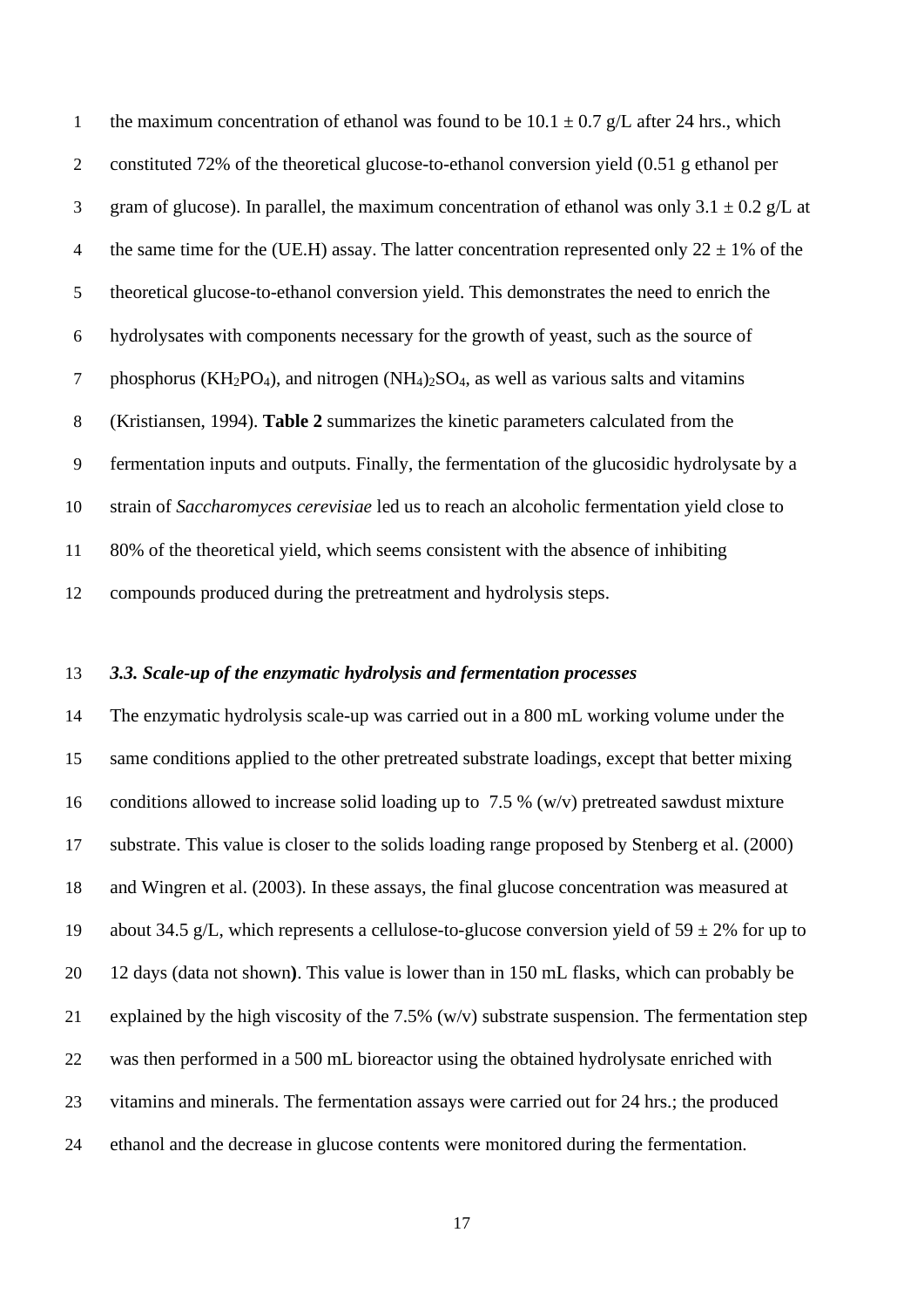According to **Fig. 4**, approximately all the glucose was consumed after only 8 hours. The 2 produced ethanol in fermentation broth reached nearly  $16 \pm 2$  g/L at the same time, which represents almost 80% of the theoretical glucose-to-ethanol conversion yield.

 According to the information provided by **Table 2**, comparison of the control-based fermentation and the enriched hydrolysate fermented in bioreactor demonstrates the interest to use a bioreactor, in terms of yields and rates. Moreover, the high substrate proportion during enzymatic hydrolysis not only reduces the capital cost for installation of hydrolysis vessel, but it also more significantly provides a concentrated glucose stream for subsequent fermentation which will lead to important savings in the distillation cost (Zhang et al., 2009).

### *3.4. Model for enzymatic hydrolysis*

 From the previous sections, it emerges that enzymatic hydrolysis is the bottleneck of the process. Thus, modelling must focus on this step. Using the adsorption-reaction model developed in **section 2.8** and inspired by Kadam et al. (2004) to fit enzymatic experimental data, adjusted model parameters were derived from the data monitored for the enzymatic hydrolysis performed at 3.75% (w/v) substrate loading in 150 mL Erlenmeyer flasks, as described in **section 3.2**. The estimated value for maximum glucose concentration was found 17 to be 19.3 g/L versus  $21.4 \pm 0.2$  g/L derived experimentally for 3.75% (w/v) substrate. **Fig. 5** displays the comparison between calculated and experimental results after using the 19 adjusted parameters in the model  $(k_{1r} = 3.61 \text{ g/mg.h}, \text{ and } k_{2r} = 11.5 \text{ g/mg.h}, \text{ not only for } 3.75\%$ 20 substrate loading, but also for 4.5% and 5.2% (w/v). The plot of glucose concentration as a function of time shows that the model correctly fits glucose production for the three concentrations until day 8, whereas glucose production is underestimated for longer times, especially when loading is increased. However, the model was not able to predict correctly the scale-up in a 1000 mL bottle: it overestimated about 38.2 g/L glucose production the experimental value at day 12, while it underestimated experimental values at lower loading in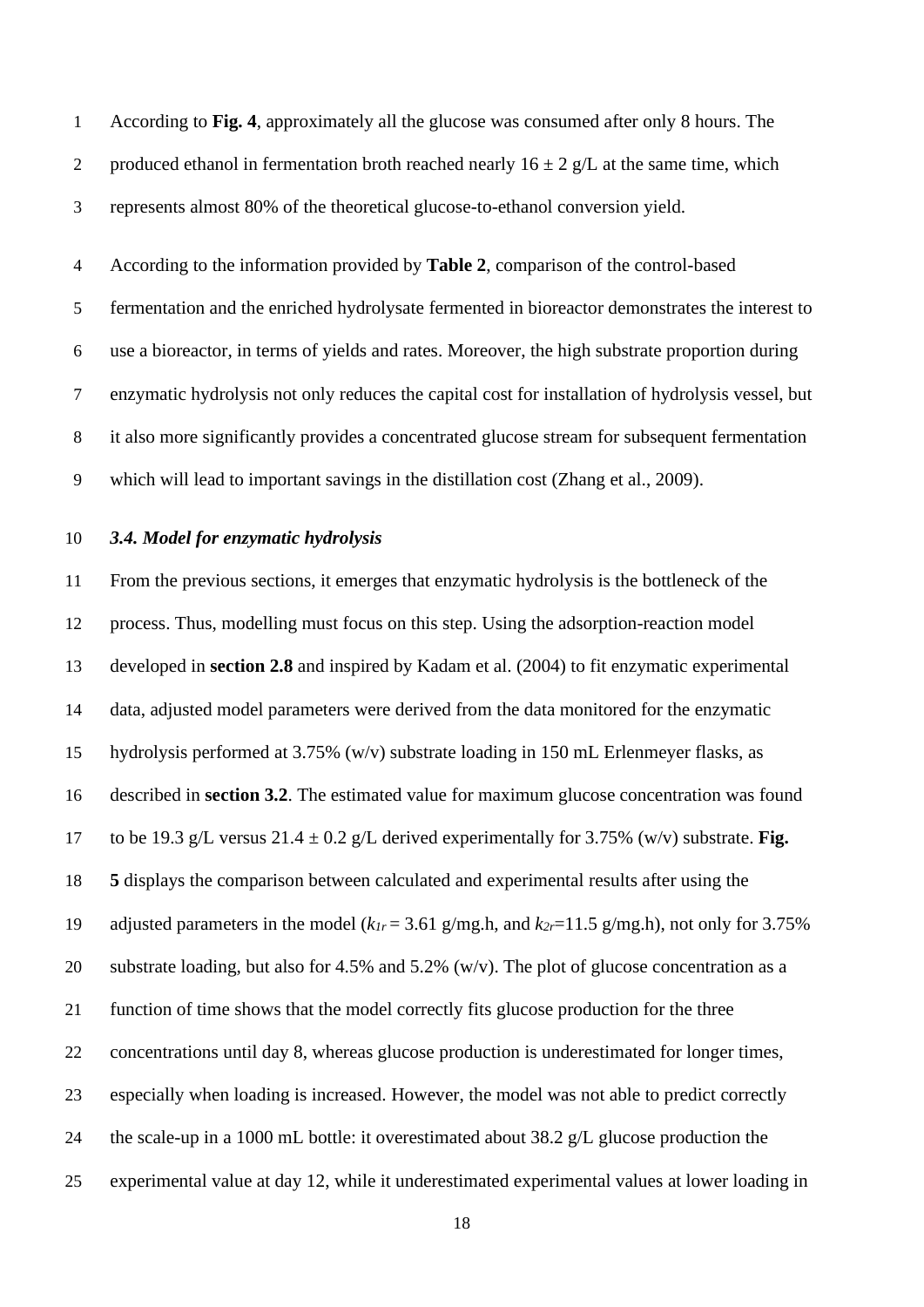**Fig. 5**. This result agrees with the decrease in conversion yield and with the effect of suspension viscosity at high substrate loading that slows down mass transfer phenomena, as Kadam's model assumes a Langmuir equilibrium model for enzyme adsorption, accounting only for the kinetics of chemical steps. This highlights that more complex models are probably required and that the respective influences of mixing conditions and dispersion rheology must be studied for scale-up purpose.

#### **4. Conclusion**

 The feasibility of lignocellulosic bioethanol production using a sawmill mixed feedstock of softwood species was assessed. Enzymatic hydrolysis, applied to an undried microwave- assisted water/ethanol Organosolv pretreated substrate (71% w/w cellulose) with particle size higher than 0.5 mm, reached 80% saccharification yield with up to 5.2% (w/v) substrate loading. Higher loading decreased this yield, but higher ethanol concentration could be achieved from subsequent fermentation using *Saccharomyces cerevisiae*, e.g. 16 g/L when substrate loading was 7.5% (w/v). As an outcome, this process which tends to a closed-loop biorefinery, is promising for regions where only mixed softwood feedstock is available.

#### **Acknowledgments**

 This work wasfunded by Auvergne Rhône-Alpes Regional Council, and the European Regional Development Fund (FEDER/ERDF) to promote the valorization of local feedstocks (wood-wastes) on a regional scale.

#### **References**

- 1. Akgul, M., Kirci, H., 2009. An environmentally friendly organosolv (ethanol-water)
- pulping of poplar wood. J. Environ. Biol. 30, 735–740.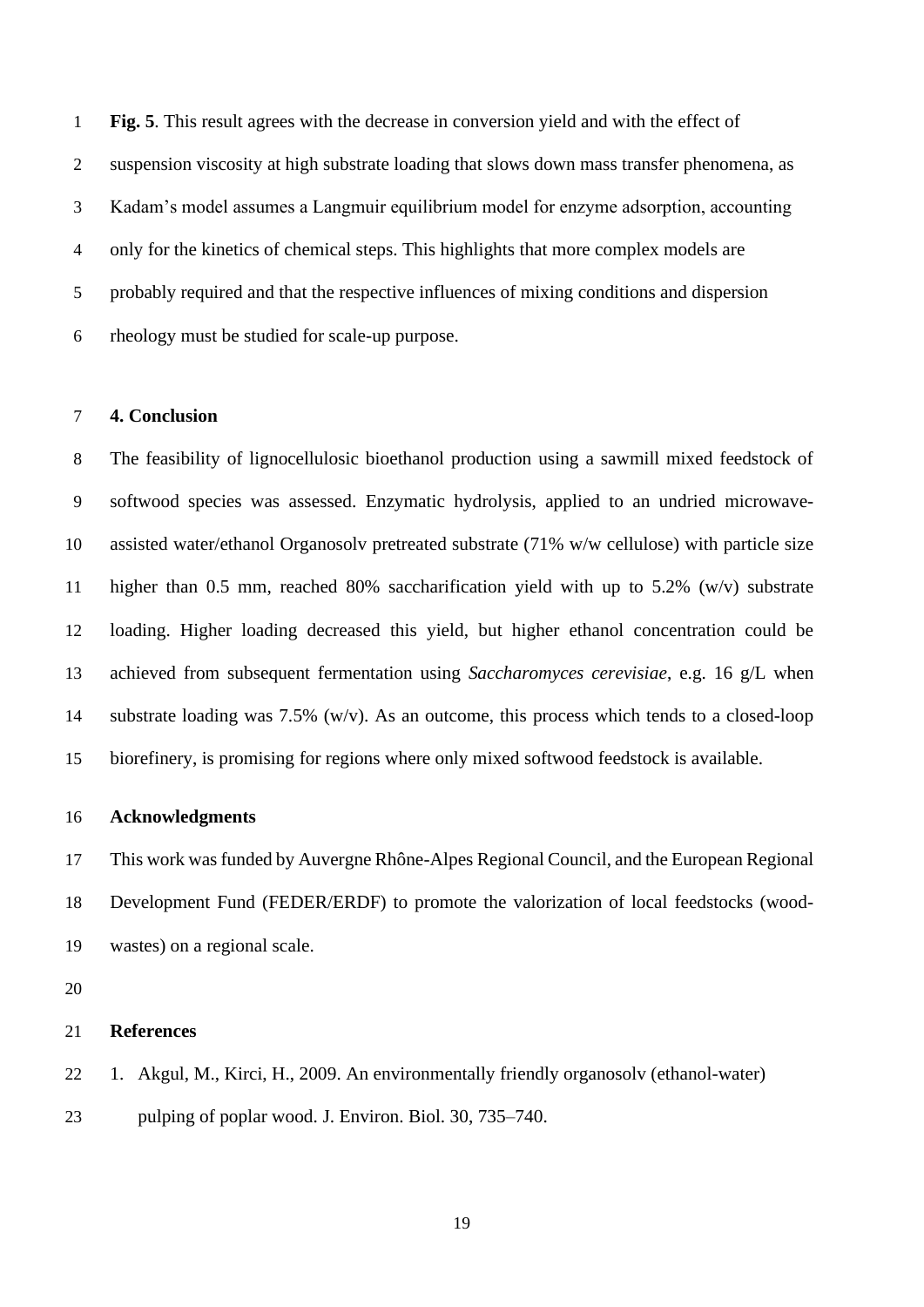| $\mathbf{1}$             |    | 2. Alio, M.A., Tugui, O.-C., Vial, C., Pons, A., 2019. Microwave-assisted Organosolv           |  |  |  |  |  |  |
|--------------------------|----|------------------------------------------------------------------------------------------------|--|--|--|--|--|--|
| $\overline{c}$           |    | pretreatment of a sawmill mixed feedstock for bioethanol production in a wood                  |  |  |  |  |  |  |
| 3                        |    | biorefinery. Bioresour. Technol. 276, 170-176.                                                 |  |  |  |  |  |  |
| $\overline{\mathcal{A}}$ |    | https://doi.org/10.1016/j.biortech.2018.12.078                                                 |  |  |  |  |  |  |
| $\mathfrak{S}$           |    | 3. Bahry, H., Pons, A., Abdallah, R., Pierre, G., Delattre, C., Fayad, N., Taha, S., Vial, C., |  |  |  |  |  |  |
| 6                        |    | 2017. Valorization of carob waste: Definition of a second-generation bioethanol                |  |  |  |  |  |  |
| 7                        |    | production process. Bioresour. Technol. 235, 25–34.                                            |  |  |  |  |  |  |
| $\,8\,$                  |    | https://doi.org/10.1016/j.biortech.2017.03.056                                                 |  |  |  |  |  |  |
| 9                        |    | 4. Bhagia, S., Dhir, R., Kumar, R., Wyman, C.E., 2018. Deactivation of Cellulase at the Air-   |  |  |  |  |  |  |
| 10                       |    | Liquid Interface Is the Main Cause of Incomplete Cellulose Conversion at Low Enzyme            |  |  |  |  |  |  |
| 11                       |    | Loadings. Sci. Rep. 8, 1-12. https://doi.org/10.1038/s41598-018-19848-3                        |  |  |  |  |  |  |
| 12                       |    | 5. Bradford, M.M., 1976. A rapid and sensitive method for the quantitation of microgram        |  |  |  |  |  |  |
| 13                       |    | quantities of protein utilizing the principle of protein-dye binding. Anal. Biochem. 72,       |  |  |  |  |  |  |
| 14                       |    | 248-254. https://doi.org/10.1016/0003-2697(76)90527-3                                          |  |  |  |  |  |  |
| 15                       |    | 6. Bryngemark, E., 2019. Second generation biofuels and the competition for forest raw         |  |  |  |  |  |  |
| 16                       |    | materials: A partial equilibrium analysis of Sweden. For. Policy Econ. 109, 102022.            |  |  |  |  |  |  |
| 17                       |    | https://doi.org/10.1016/j.forpol.2019.102022                                                   |  |  |  |  |  |  |
| 18                       |    | 7. Chovau, S., Degrauwe, D., Van der Bruggen, B., 2013. Critical analysis of techno-           |  |  |  |  |  |  |
| 19                       |    | economic estimates for the production cost of lignocellulosic bio-ethanol. Renew. Sustain.     |  |  |  |  |  |  |
| 20                       |    | Energy Rev. 26, 307-321. https://doi.org/10.1016/j.rser.2013.05.064                            |  |  |  |  |  |  |
| 21                       | 8. | Dasari, R.K., Berson, R.E., 2007. The Effect of Particle Size on Hydrolysis Reaction           |  |  |  |  |  |  |
| 22                       |    | Rates and Rheological Properties in Cellulosic Slurries, in: Mielenz, J.R., Klasson, K.T.,     |  |  |  |  |  |  |
| 23                       |    | Adney, W.S., McMillan, J.D. (Eds.), Applied Biochemistry and Biotecnology: The                 |  |  |  |  |  |  |
| 24                       |    | Twenty-Eighth Symposium Proceedings of the Twenty-Eight Symposium on                           |  |  |  |  |  |  |
| 25                       |    | Biotechnology for Fuels and Chemicals Held April 30–May 3, 2006, in Nashville,                 |  |  |  |  |  |  |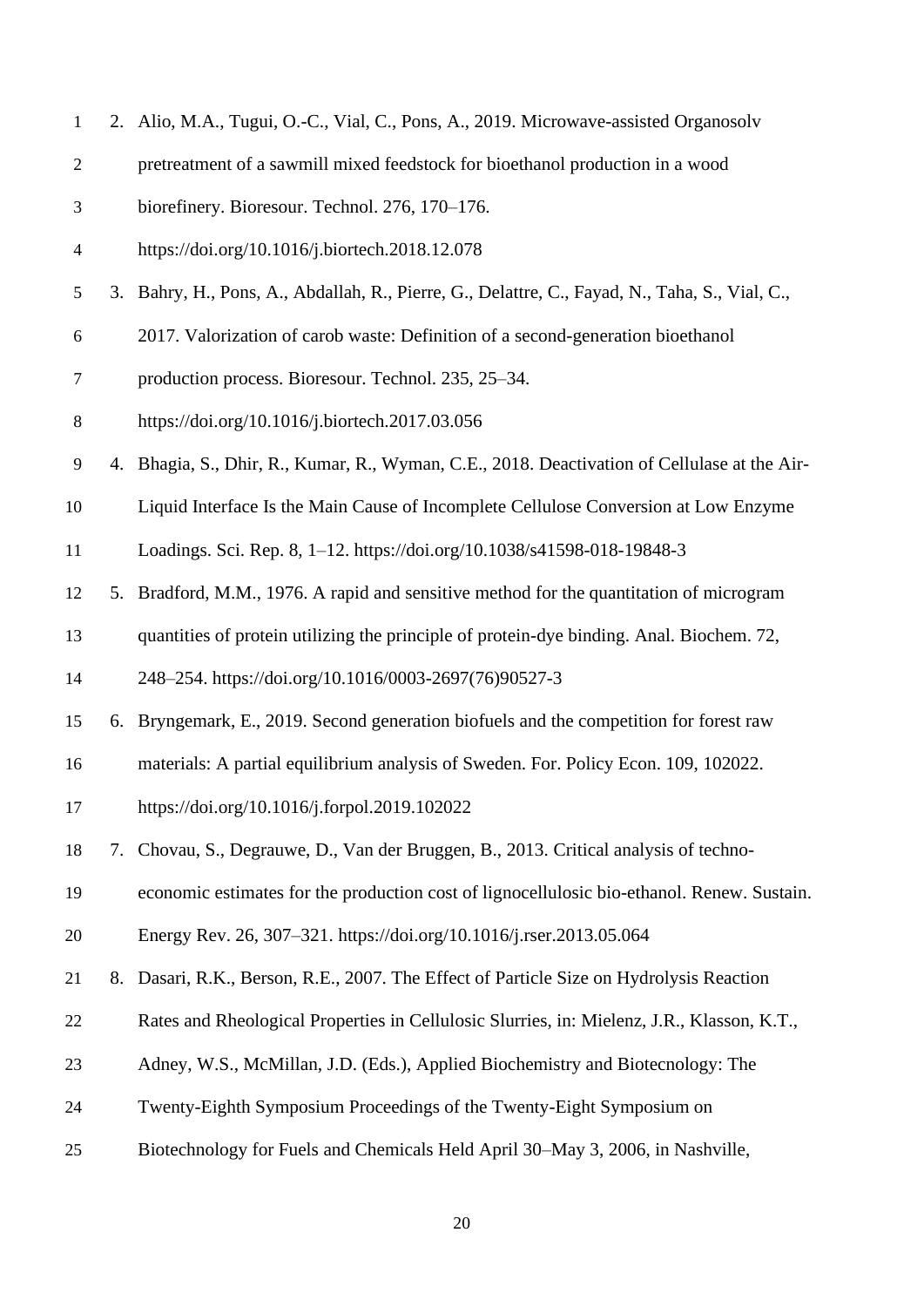| $\mathbf 1$    | Tennessee. Humana Press, Totowa, NJ, pp. 289-299. https://doi.org/10.1007/978-1-                 |
|----------------|--------------------------------------------------------------------------------------------------|
| $\overline{2}$ | 60327-181-3_26                                                                                   |
| 3              | 9. Fu, Y., Gu, B.-J., Wang, J., Gao, J., Ganjyal, G.M., Wolcott, M.P., 2018. Novel               |
| 4              | micronized woody biomass process for production of cost-effective clean fermentable              |
| 5              | sugars. Bioresour. Technol. 260, 311-320. https://doi.org/10.1016/j.biortech.2018.03.096         |
| 6              | 10. Ghose, T.K., 1987. Measurement of cellulase activities. Pure Appl. Chem. 59, 257-268.        |
| $\tau$         | https://doi.org/10.1351/pac198759020257                                                          |
| $8\,$          | 11. Huang, R., Su, R., Qi, W., He, Z., 2010. Understanding the key factors for enzymatic         |
| 9              | conversion of pretreated lignocellulose by partial least square analysis. Biotechnol. Prog.      |
| 10             | 26, 384–392. https://doi.org/10.1002/btpr.324                                                    |
| 11             | 12. Kadam, K.L., Rydholm, E.C., McMillan, J.D., 2004. Development and validation of a            |
| 12             | kinetic model for enzymatic saccharification of lignocellulosic biomass. Biotechnol. Prog.       |
| 13             | 20, 698-705. https://doi.org/10.1021/bp034316x                                                   |
| 14             | 13. Kang, K.-Y., Hwang, K.-R., Park, J.-Y., Lee, J.-P., Kim, J.-S., Lee, J.-S., 2018. Critical   |
| 15             | Point Drying: An Effective Drying Method for Direct Measurement of the Surface Area              |
| 16             | of a Pretreated Cellulosic Biomass. Polymers 10, 676.                                            |
| 17             | https://doi.org/10.3390/polym10060676                                                            |
| 18             | 14. Kinnarinen, T., Shakhanova, M., Hietanen, E., Salmimies, R., Häkkinen, A., Louhi-            |
| 19             | Kultanen, M., 2012. Effect of mixing on enzymatic hydrolysis of cardboard waste:                 |
| 20             | Saccharification yield and subsequent separation of the solid residue using a pressure           |
| 21             | filter. Bioresour. Technol. 110, 405–411. https://doi.org/10.1016/j.biortech.2012.01.138         |
| 22             | 15. Kristiansen, B. (Bjørn), 1994. Integrated design of a fermentation plant : the production of |
| 23             | baker's yeast. Weinheim; New York: VCH.                                                          |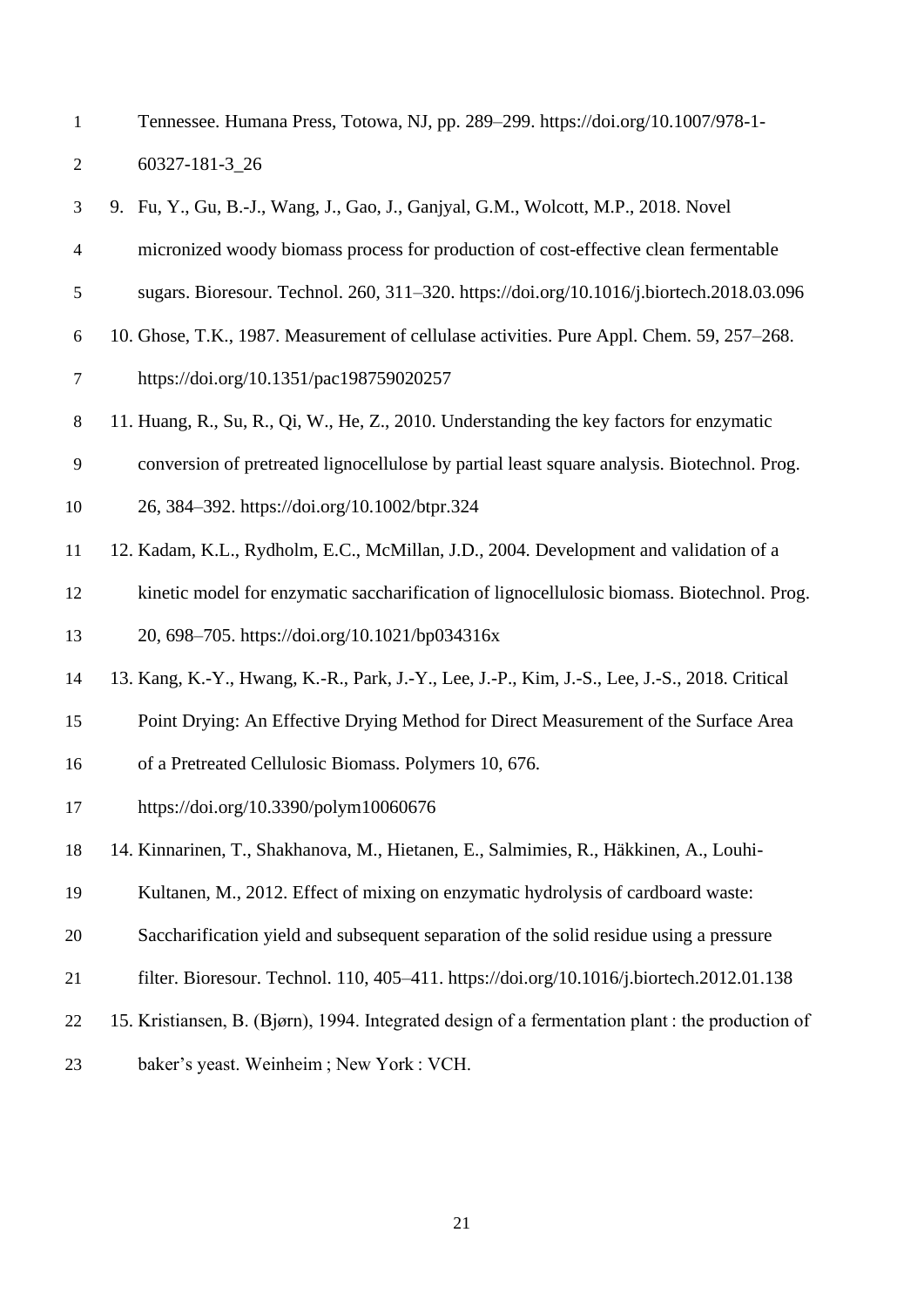| $\mathbf{1}$             | 16. Lebaz, N., Cockx, A., Spérandio, M., Morchain, J., 2015. Population balance approach for |
|--------------------------|----------------------------------------------------------------------------------------------|
| $\sqrt{2}$               | the modelling of enzymatic hydrolysis of cellulose. Can. J. Chem. Eng. 93, 276–284.          |
| 3                        | https://doi.org/10.1002/cjce.22088                                                           |
| $\overline{\mathcal{A}}$ | 17. Mukasekuru, M.R., Hu, J., Zhao, X., Sun, F.F., Pascal, K., Ren, H., Zhang, J., 2018.     |
| $\mathfrak s$            | Enhanced High-Solids Fed-Batch Enzymatic Hydrolysis of Sugar Cane Bagasse with               |
| 6                        | Accessory Enzymes and Additives at Low Cellulase Loading. ACS Sustain. Chem. Eng.            |
| $\tau$                   | 6, 12787-12796. https://doi.org/10.1021/acssuschemeng.8b01972                                |
| $\,8\,$                  | 18. Mupondwa, E., Li, X., Tabil, L., Sokhansanj, S., Adapa, P., 2017. Status of Canada's     |
| $\mathbf{9}$             | lignocellulosic ethanol: Part I: Pretreatment technologies. Renew. Sustain. Energy Rev.      |
| 10                       | 72, 178-190. https://doi.org/10.1016/j.rser.2017.01.039                                      |
| 11                       | 19. Qiu, J., Ma, L., Shen, F., Yang, G., Zhang, Y., Deng, S., Zhang, J., Zeng, Y., Hu, Y.,   |
| 12                       | 2017. Pretreating wheat straw by phosphoric acid plus hydrogen peroxide for enzymatic        |
| 13                       | saccharification and ethanol production at high solid loading. Bioresour. Technol. 238,      |
| 14                       | 174-181. https://doi.org/10.1016/j.biortech.2017.04.040                                      |
| 15                       | 20. Sangseethong, K., Meuniers-Goddik, L., Tantasucharit, U., Liaw, E. -T., Penner, M.H.,    |
| 16                       | 1998. Rationale for particle size effect on rates of enzymatic saccharification of           |
| 17                       | microcrystalline cellulose. J. Food Biochem. 22, 321-330.                                    |
| 18                       | 21. Sarks, C., Jin, M., Sato, T.K., Balan, V., Dale, B.E., 2014. Studying the rapid          |
| 19                       | bioconversion of lignocellulosic sugars into ethanol using high cell density fermentations   |
| 20                       | with cell recycle. Biotechnol. Biofuels 7, 73. https://doi.org/10.1186/1754-6834-7-73        |
| 21                       | 22. Selig, M., 2008. Enzymatic saccharification of lignocellulosic biomass laboratory        |
| 22                       | analytical procedure (LAP) : issue date, 3/21/2008 /. National Renewable Energy              |
| 23                       | Laboratory, Golden, Colo.:                                                                   |
| 24                       | 23. Shastri, Y.N., Miao, Z., Rodríguez, L.F., Grift, T.E., Hansen, A.C., Ting, K.C., 2014.   |
|                          |                                                                                              |

Determining optimal size reduction and densification for biomass feedstock using the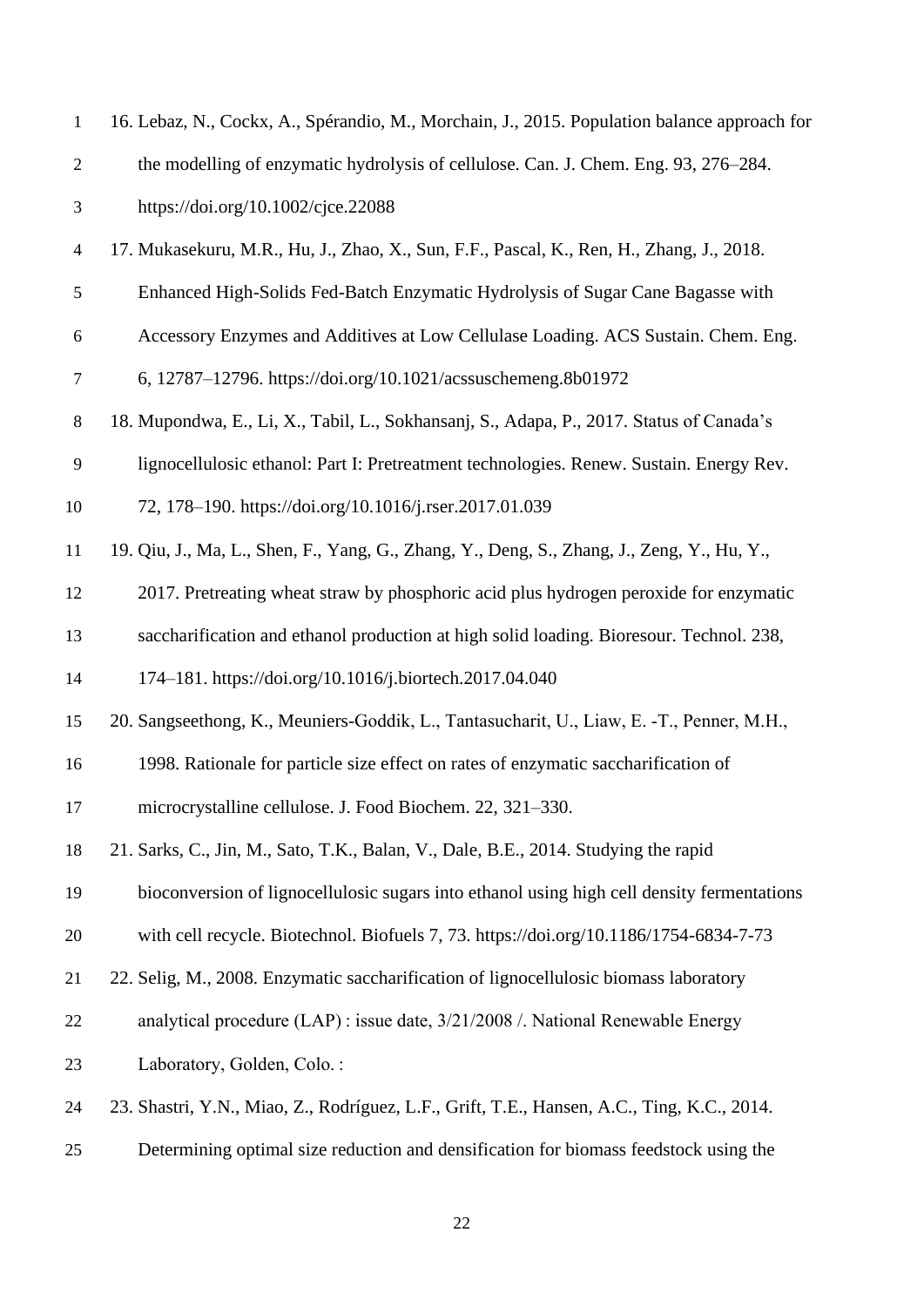BioFeed optimization model. Biofuels Bioprod. Biorefining 8, 423–437.

https://doi.org/10.1002/bbb.1476

 24. Stenberg, K., Bollók, M., Réczey, K., Galbe, M., Zacchi, G., 2000. Effect of substrate and cellulase concentration on simultaneous saccharification and fermentation of steam- pretreated softwood for ethanol production. Biotechnol. Bioeng. 68, 204–210. https://doi.org/10.1002/(SICI)1097-0290(20000420)68:2<204::AID-BIT9>3.0.CO;2-4 25. Tervasmäki, P., Sotaniemi, V., Kangas, J., Taskila, S., Ojamo, H., Tanskanen, J., 2017. A discretized model for enzymatic hydrolysis of cellulose in a fed-batch process. Bioresour. Technol. 227, 112–124. https://doi.org/10.1016/j.biortech.2016.12.054 26. Tsai, C.-T., Morales-Rodriguez, R., Sin, G., Meyer, A.S., 2014. A Dynamic Model for Cellulosic Biomass Hydrolysis: a Comprehensive Analysis and Validation of Hydrolysis and Product Inhibition Mechanisms. Appl. Biochem. Biotechnol. 172, 2815–2837. https://doi.org/10.1007/s12010-013-0717-x 27. Wang, Z., Feng, H., 2010. Fractal kinetic analysis of the enzymatic saccharification of cellulose under different conditions. Bioresour. Technol. 101, 7995–8000. https://doi.org/10.1016/j.biortech.2010.05.056 28. Wingren, A., Galbe, M., Zacchi, G., 2003. Techno-Economic Evaluation of Producing Ethanol from Softwood: Comparison of SSF and SHF and Identification of Bottlenecks. Biotechnol. Prog. 19, 1109–1117. https://doi.org/10.1021/bp0340180 29. Wojtusik, M., Zurita, M., Villar, J.C., Ladero, M., Garcia-Ochoa, F., 2016. Influence of fluid dynamic conditions on enzymatic hydrolysis of lignocellulosic biomass: Effect of mass transfer rate. Bioresour. Technol. 216, 28–35. https://doi.org/10.1016/j.biortech.2016.05.042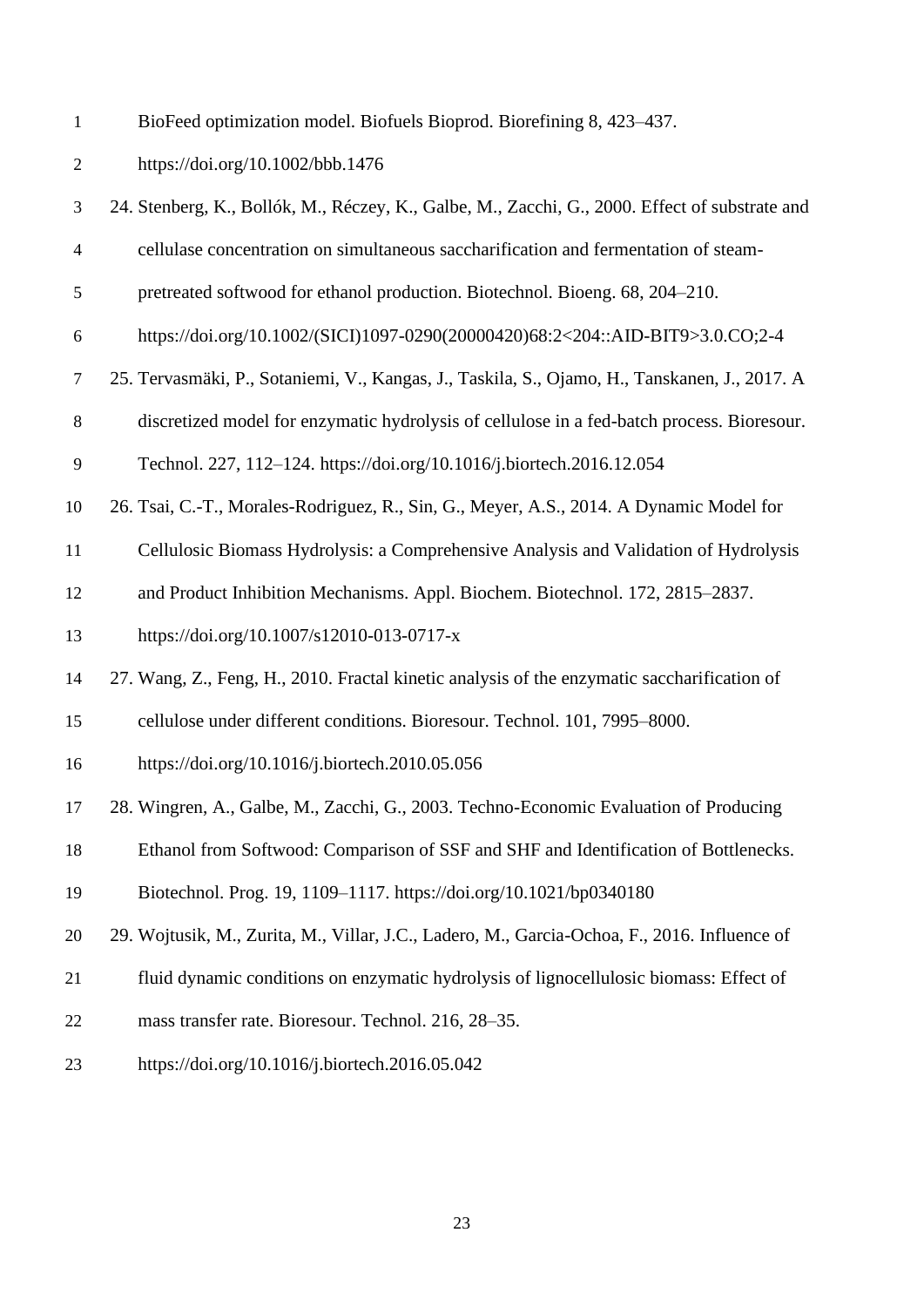| 30. Ye, Z., Berson, R.E., 2011. Kinetic modeling of cellulose hydrolysis with first order |  |  |  |  |
|-------------------------------------------------------------------------------------------|--|--|--|--|
|                                                                                           |  |  |  |  |

- inactivation of adsorbed cellulase. Bioresour. Technol. 102, 11194–11199.
- https://doi.org/10.1016/j.biortech.2011.09.044
- 31. Yeh, A.-I., Huang, Y.-C., Chen, S.H., 2010. Effect of particle size on the rate of
- enzymatic hydrolysis of cellulose. Carbohydr. Polym. 79, 192–199.
- https://doi.org/10.1016/j.carbpol.2009.07.049
- 32. Zeng, M., Mosier, N.S., Huang, C.-P., Sherman, D.M., Ladisch, M.R., 2007. Microscopic
- examination of changes of plant cell structure in corn stover due to hot water pretreatment
- and enzymatic hydrolysis. Biotechnol. Bioeng. 97, 265–278.
- https://doi.org/10.1002/bit.21298
- 33. Zhang, X., Qin, W., Paice, M.G., Saddler, J.N., 2009. High consistency enzymatic
- hydrolysis of hardwood substrates. Bioresour. Technol. 100, 5890–5897.
- https://doi.org/10.1016/j.biortech.2009.06.082
- 34. Zhang, Y., Xu, B., Zhou, W., 2014. On a novel mechanistic model for simultaneous
- enzymatic hydrolysis of cellulose and hemicellulose considering morphology. Biotechnol.
- Bioeng. 111, 1767–1781. https://doi.org/10.1002/bit.25244
- 35. Zhao, X., Cheng, K., Liu, D., 2009. Organosolv pretreatment of lignocellulosic biomass
- for enzymatic hydrolysis. Appl. Microbiol. Biotechnol. 82, 815–827.
- https://doi.org/10.1007/s00253-009-1883-1
- 
-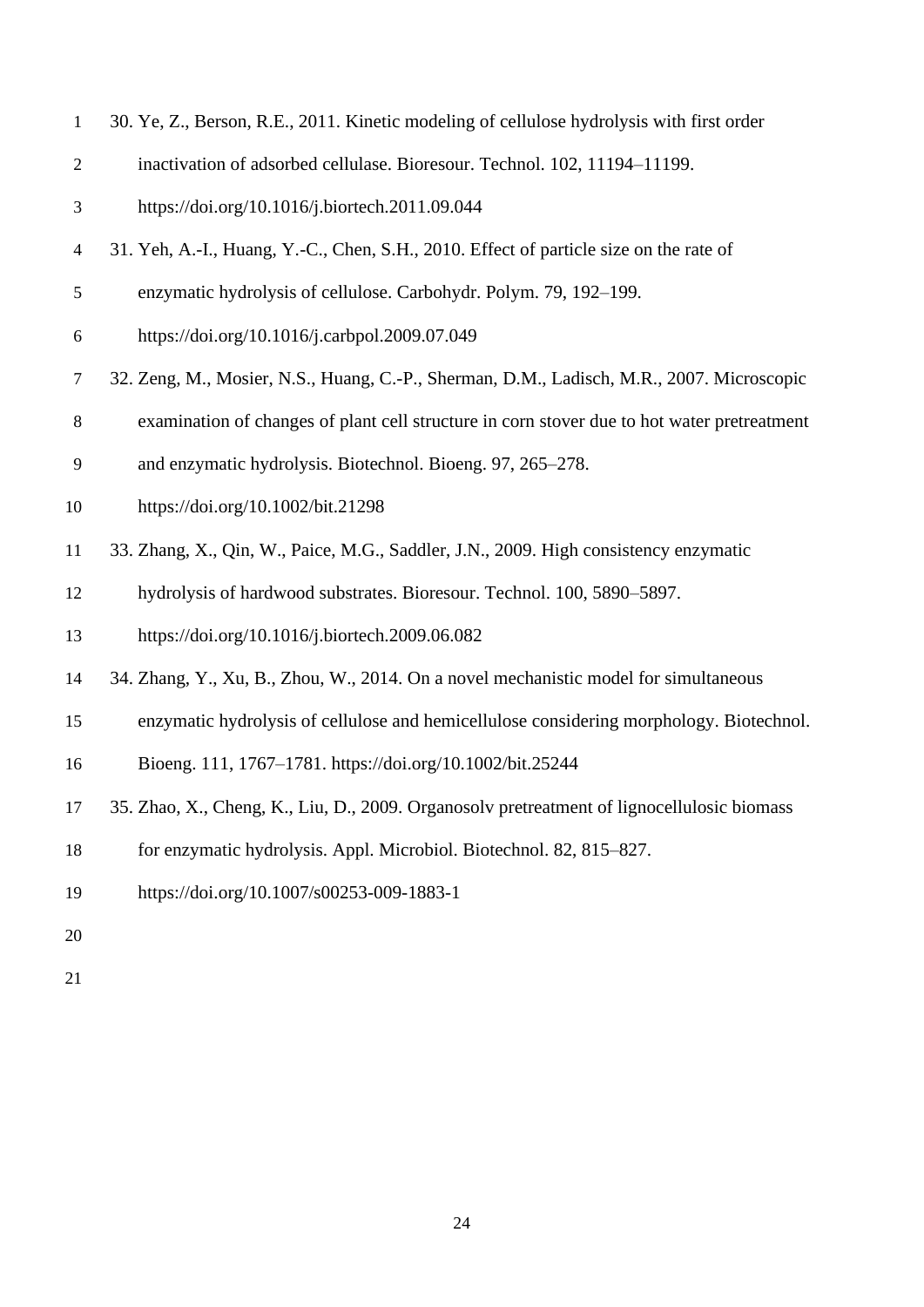#### **Figure captions**

 **Fig. 1**: Evolution of cellulose-to-glucose conversion vs. time at 1.5% (w/v) initial substrate 3 content: effects of drying (wet vs. dry substrate), particle size ( $> 0.5$  mm vs. < 0.5 mm) and enzyme loadings (50 vs. 70 FPU/g).

**Fig. 2**: Analysis of enzymatic hydrolysis of pretreated sawdust at four different substrate

loadings (1.5%, 3.75%, 4.5%, and 5.2% w/v), monitoring the glucose concentration and the

cellulose-to-glucose conversion yield.

**Fig. 3**: Evolution of ethanol, biomass and glucose concentrations in the submerged

 fermentation broth in flasks (a): enriched hydrolysate (E.H), and (b): unenriched hydrolysate (UE.H).

 **Fig. 4**: Evolution of glucose, ethanol and yeast cells concentrations during fermentation scale-up in the bioreactor.

 **Fig. 5**: Kinetic model validation based on enzymatic hydrolysis conducted in Erlenmeyer flasks for 3.75, 4.5, and 5.2% (w/v) pretreated substrate loading: (a) the glucose concentration; (b) the cellulose-to-glucose conversion yield.